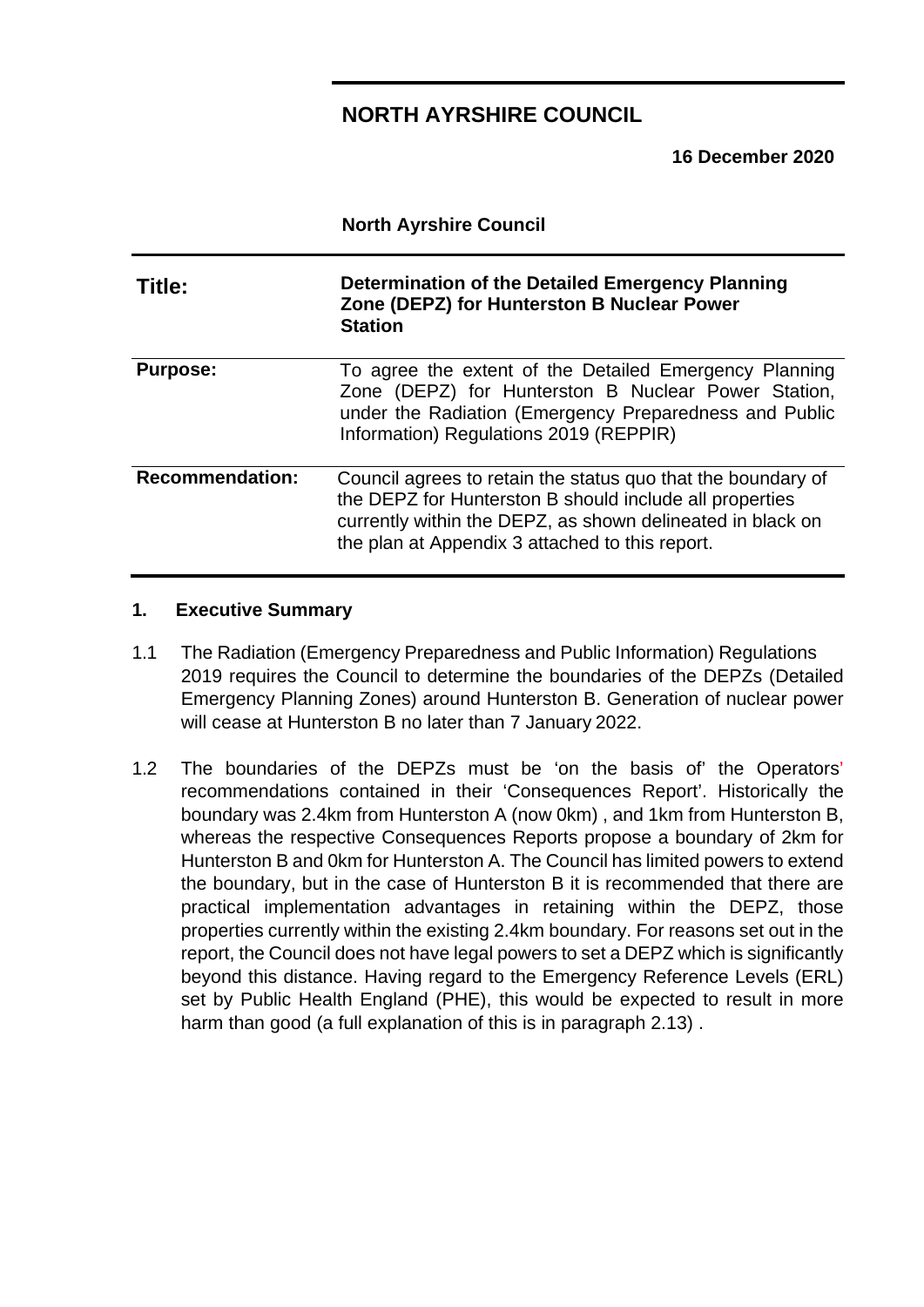### **2. Background**

- 2.1 The new REPPIR legislation became part of UK law on 22 May 2019, as part of the UK's commitment to continuously improve preparedness in line with international best practice. It applies to all nuclear sites across the UK and is not specific to Hunterston.
- 2.2 Regulation 8 places a duty onto local authorities to determine by 21 May 2020, the size and shape of the DEPZ around the such sites. This duty was previously held by the Office for Nuclear Regulation (ONR) as regulator.
- 2.3 The DEPZ is the area close to the site where protective countermeasures are to be applied in the event of an off-site release from Hunterston B. These protective countermeasures are:
	- Sheltering
	- Taking stable iodine tablets
	- Evacuation
- 2.4 All residents living within the DEPZ currently receive a calendar every year advising them of what to do if an emergency is declared. NHS Ayrshire and Arran also ensure that the residents have a supply of stable iodine tablets. The administration of stable iodine in tablet form is carried out to reduce or prevent uptake of radioactive iodine by the thyroid. EDF provide a telephone warning service whereby residents can register to be notified by telephone if an emergency is declared.

### **The Current Position**

- 2.5 The original decision due to be made in late November 2019 was delayed on the basis it was inappropriate to determine a controversial item during the pre- election period. EDF as Hunterston B Operator thereafter submitted a revised Consequences Report in January 2020. Regulation 8 provides that the Council must determine DEPZ 'on the basis of' the Operator's Consequences Report. On 21 January Cabinet received a report and agreed to continue consideration to its next meeting, to allow for further discussions to take place between Elected Members and the Office for Nuclear Regulation (ONR). On 12 February 2020 a motion to Council which sought the decision to be taken by Council rather than Cabinet, failed to get the required two-thirds majority to suspend Standing Orders to enable its consideration. On 18 February 2020 Cabinet agreed to (a) refer consideration of this item to Council; and (b) extend an invitation to Public Health England (PHE) to attend the Council meeting. An earlier Policy Advisory Panel also briefed Members on REPPIR and the setting of the DEPZ.
- 2.6 A report had been prepared to enable this item to be finally determined by Council at its meeting on 25 March 2020. Unfortunately, as a result of the COVID-19 outbreak, with the UK going into lockdown on 23 March 2020, this meeting was cancelled.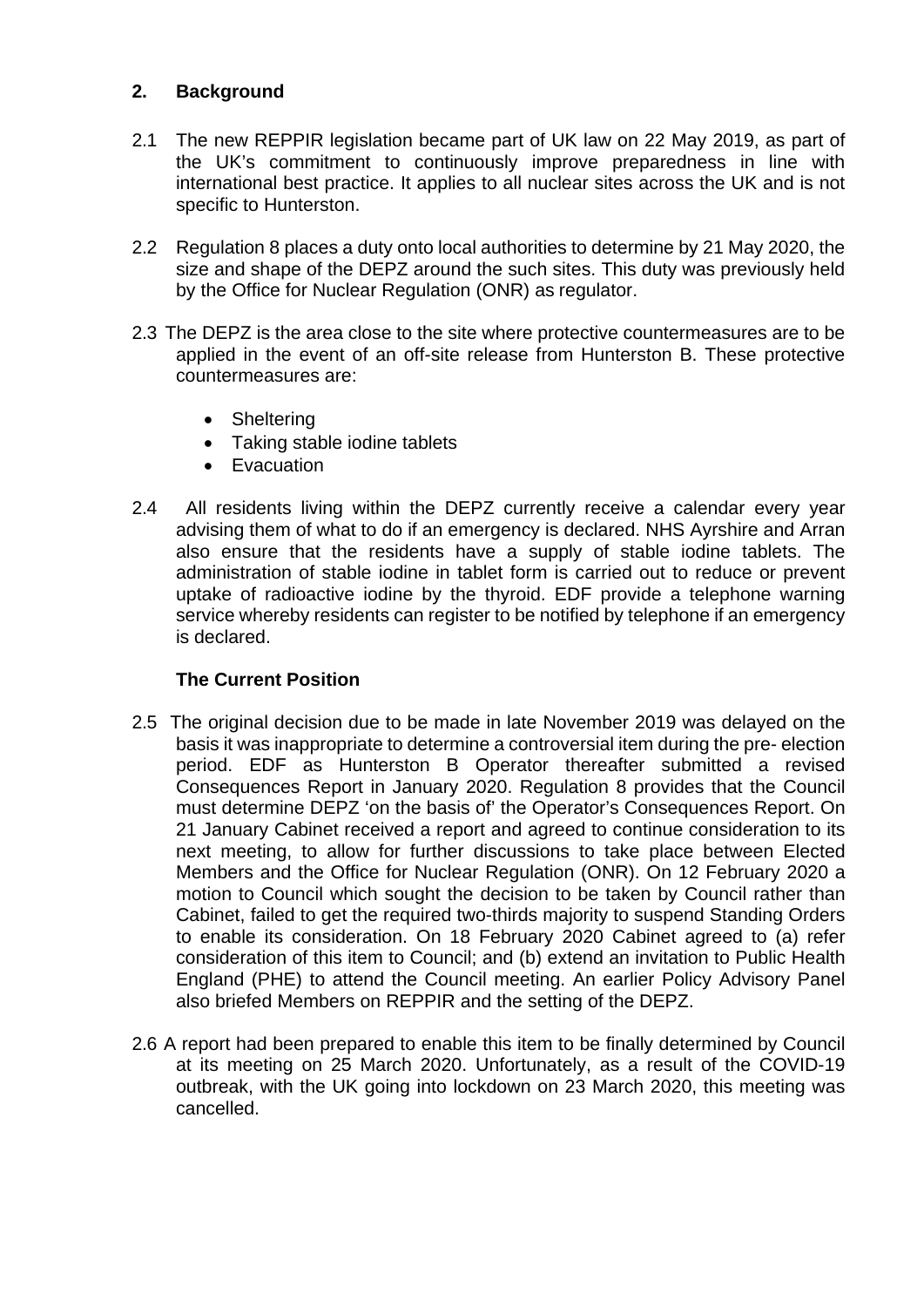- 2.7 To enable the final decision to be made by Council on 6 May 2020 the Chief Executive wrote to ONR to request an extension to the 21 May 2020 deadline. ONR advised that unless the Council determined the boundary of the DEPZ by 21 May 2020, they had no discretion other than to apply their enforcement model procedures. This provided for a graduated approach to enforcement. While the likelihood is that the Council would have been initially served with an Enforcement Letter, giving the Council time to comply, the likely period of time would not be sufficient to allow determination by Council post-recess.
- 2.8 Having regard to the following considerations, on 18 May 2020 the Chief Executive agreed to determine the boundaries of the DEPZ for Hunterston A and B using his delegated 'urgency powers':- (a) at 22 May 2020 the Council would be in breach of its statutory duty to determine the DEPZ; (b) this stops the Hunterston off-site Plan from being finalised and results in the statutory duty to prepare an offsite plan also being breached at 22 May 2020; (c) we were the only Council yet to determine its DEPZ and (d) the Council could be subject to enforcement action and prosecution.
- 2.9 The decision of the Chief Executive on  $18<sup>th</sup>$  May 2020 was to (a) determine that the boundary of the DEPZ for Hunterston B should be 2.4km to maintain the current status-quo in practice and (b) this boundary should be fully reviewed at the first Council meeting after 1 December 2020 and (c) to determine the DEPZ for Hunterston A at 0km.
- 2.10 On 27 August 2020 EDF announced that generation will cease at Hunterston B no later than 7 January 2022. The current position is:-
	- Reactor 3 has been operating since 31 August;
	- Reactor 4 has been operating since 27 September and has been given permission to operate for a period of approximately six months;
	- It is EDF's intention to seek permission for a further run of six months for both reactors;
	- EDF have made the decision that generation will cease no later than 7 January 2022. If permission is not granted for the further runs for each reactor, generation will obviously cease earlier.
	- Stable Iodine tablets for the DEPZ would be required until the iodine radionuclides from the fission process decay away and therefore no longer pose a risk. This will take approximately 90 days after the reactors shut down. Therefore, by around the 7th April 2022 there would cease to be a requirement for stable iodine provision in the DEPZ.

### **Extent of the Discretion Available to the Council**

2.11 To fully understand the extent of the discretion available to the Council, it is necessary to detail the various functions involved in REPPIR, and who exercises them. REPPIR sets out the following approach to the different responsibilities of Council and Operator.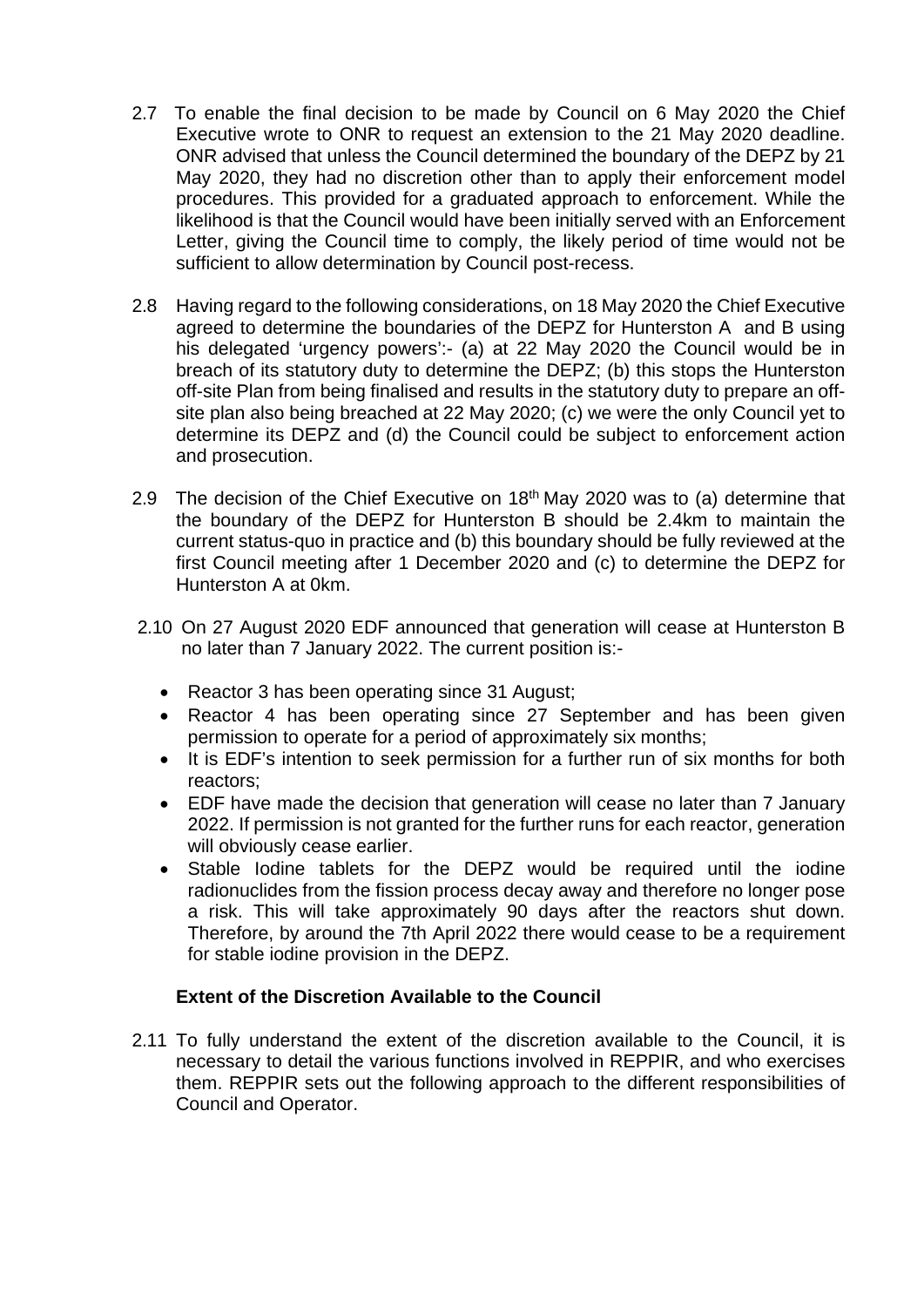- 2.12 Firstly, it is the duty of the Operator (EDF for Hunterston B and Magnox for Hunterston A), not the Council, to assess the risks from generation of nuclear power at the site. In terms of Regulation 4 this is referred to as the 'hazard evaluation'.
- 2.13 Secondly, Public Health England (PHE) determine the thresholds or Emergency Reference Levels (ERLs) which are relevant to administration of iodine, sheltering and evacuation. This is relevant as the DEPZ is the area within which it is necessary to shelter, to administer iodine and evacuate in order to meet these Emergency Reference Levels. Emergency Reference Levels are a system designed primarily for planning of protective actions as a means to decide whether, on balance, the action does more good than harm. ERLs are expressed in *averted dose*, that is the amount of radiation dose which can be saved as a result of implementation of the protective action. This averted dose reduces the risk from radiation but must be balanced against the potential harm that is associated with the protective action itself. Each of the three protective actions (sheltering, evacuation, stable iodine) has an upper and lower ERL. PHE's advice is to always plan to use the lower ERL which maximises the protection of the public and represents the largest justifiable area or radius of a DEPZ. If the calculated averted dose is below the lower ERL then, on balance, the protective action may introduce more harm than good. If the averted dose is greater than the upper ERL then the protective action can nearly always be justified on balance.
- 2.14 Thirdly, under Regulations 5 and 7, EDF as Operator submits a Consequences Report to the Council, which is attached at Appendix 2. The details of what must be considered in this Consequences Report assessment are contained in Schedule 3 of REPPIR.
- 2.15 In its Consequences Report, EDF has applied the worst-case scenarios taken from their hazard evaluation (including multiple risks all occurring at the same time), to determine the geographical extent to which it would be necessary to evacuate, shelter and administer iodine to comply with the Lower ERL for each of the protective actions. They have therefore recommended the largest justifiable distance. The respective distances from their Consequences Report are 300m for evacuation (although there are no houses within this distance), 1km for sheltering and 2km, for administration of stable iodine. PHE recommends that stable iodine is used in conjunction with sheltering which is why sheltering has been recommended out to 2 km rather than 1 km.
- 2.16 The ERL system is intended to provide a simplified approach to support decision making and planning, including the Council's decision on the DEPZ boundaries. In simple terms, as the 2km boundary is set at the level of the lower ERL, then to extend the boundary beyond this would be expected to introduce more harm than good.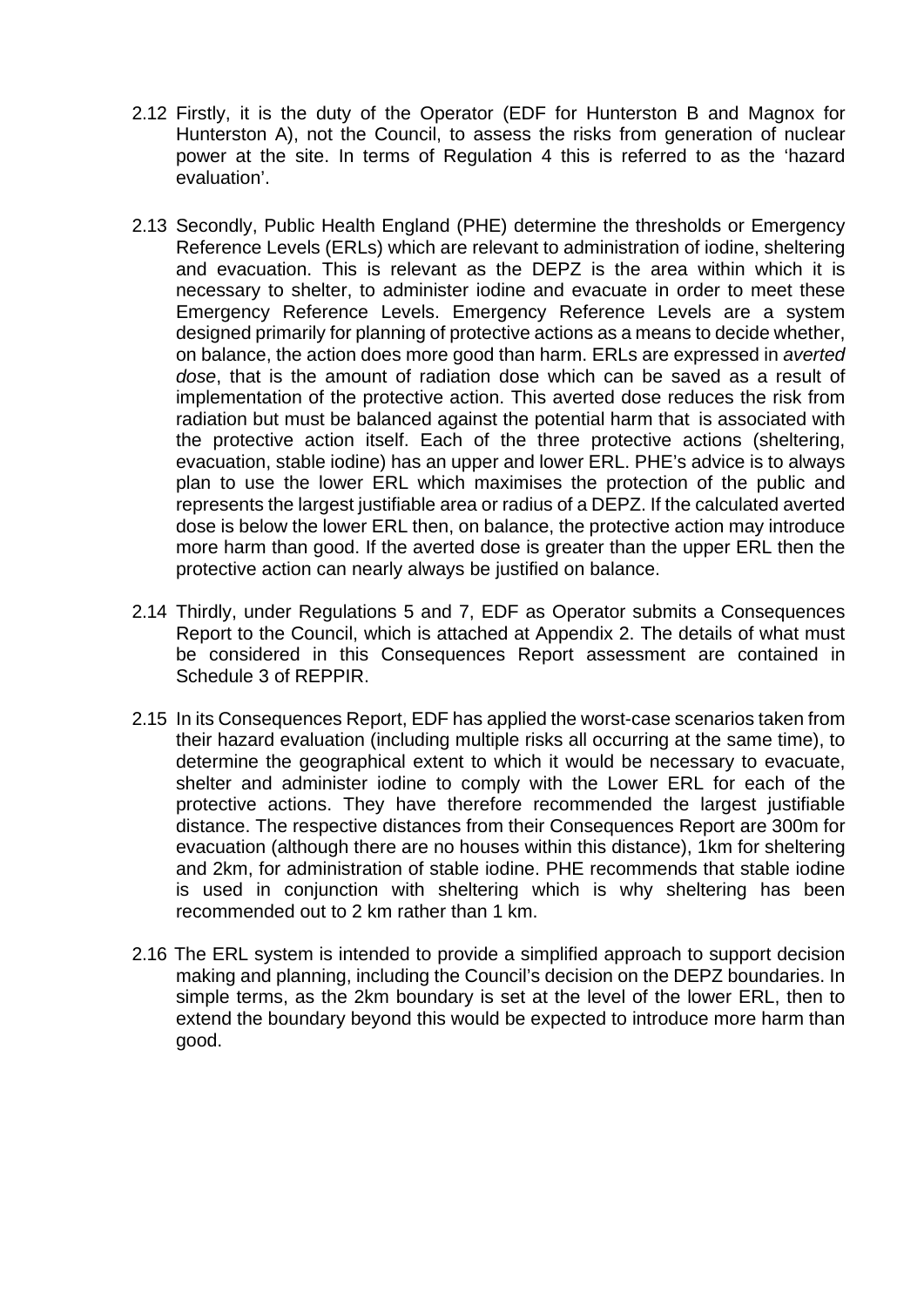- 2.17 The last step in this process is that under Regulation 8, the Council determine the boundary of the DEPZ. This must be '**on the basis of'** the operator's recommendation. The Council can extend this in light of:
	- (a) local geographic, demographic and practical implementation issues;
	- (b) the need to avoid, where practicable, the bisection of local communities; and
	- (c) the inclusion of vulnerable groups immediately adjacent to the area proposed
	- by the operator
- 2.18 In all cases there is a need to have regard to the REPPIR Approved Code of Practice. Relevant extracts from this in relation to a local authority's duties under Regulation 8 (determination of DEPZ) appear in Appendix 1.
- 2.19 A key question in determining the extent of the discretion open to the Council is to determine what is meant by 'on the basis of the operator's recommendation' in Regulation 8. In other words, how wide is the Council's discretion to depart from this? It seems clear from the foregoing that in setting the DEPZ, the Council cannot consider the risks from nuclear operations at Hunterston, including any issues of graphite brick cracking, since hazard evaluation is a matter for the Operator under Regulation 3. Nor can Council change the Emergency Reference Levels (ERLs) set by PHE. We are obliged to accept these and accept the Operator's Consequences Report, including their assessment of factors in Schedule 1. In other words, the Council has to accept the Consequences Report at face value and cannot look behind it. Essentially our role is restricted to fine tuning the boundary to align it with geographical features, avoid bisecting communities etc. This backed by the ONR statement that 'there is nothing in REPPIR which should change the current position."
- 2.20 In exercising its discretion, the Council also needs to balance the benefits and disadvantages of any proposed boundary. However, and as detailed in 2.11, the Emergency Reference Levels (ERLs) set by Public Health England, largely determine this, since they are a system designed to decide whether, on balance, the action does more good than harm. For example, disadvantages of administering iodine might include (a) some people have adverse effects from it; (b) having tablets around a house for long periods is never a good idea as pets, and children can get hold of them (c) people can forget why they are there or move. As regards evacuation, having a wider DEPZ evacuation zone is something which could stop those within the immediate area from evacuating. Having a wider sheltering distance could impact on those who need visits from carers, result in pupils being unable to return home etc. While there is also a perception that being in the DEPZ could impact on house values (as it would be declared in the seller's home report, and might discourage some buyers), this would not be relevant to the Council's role under Regulation 8 to look at 'local geographic, demographic and practical implementation issues'.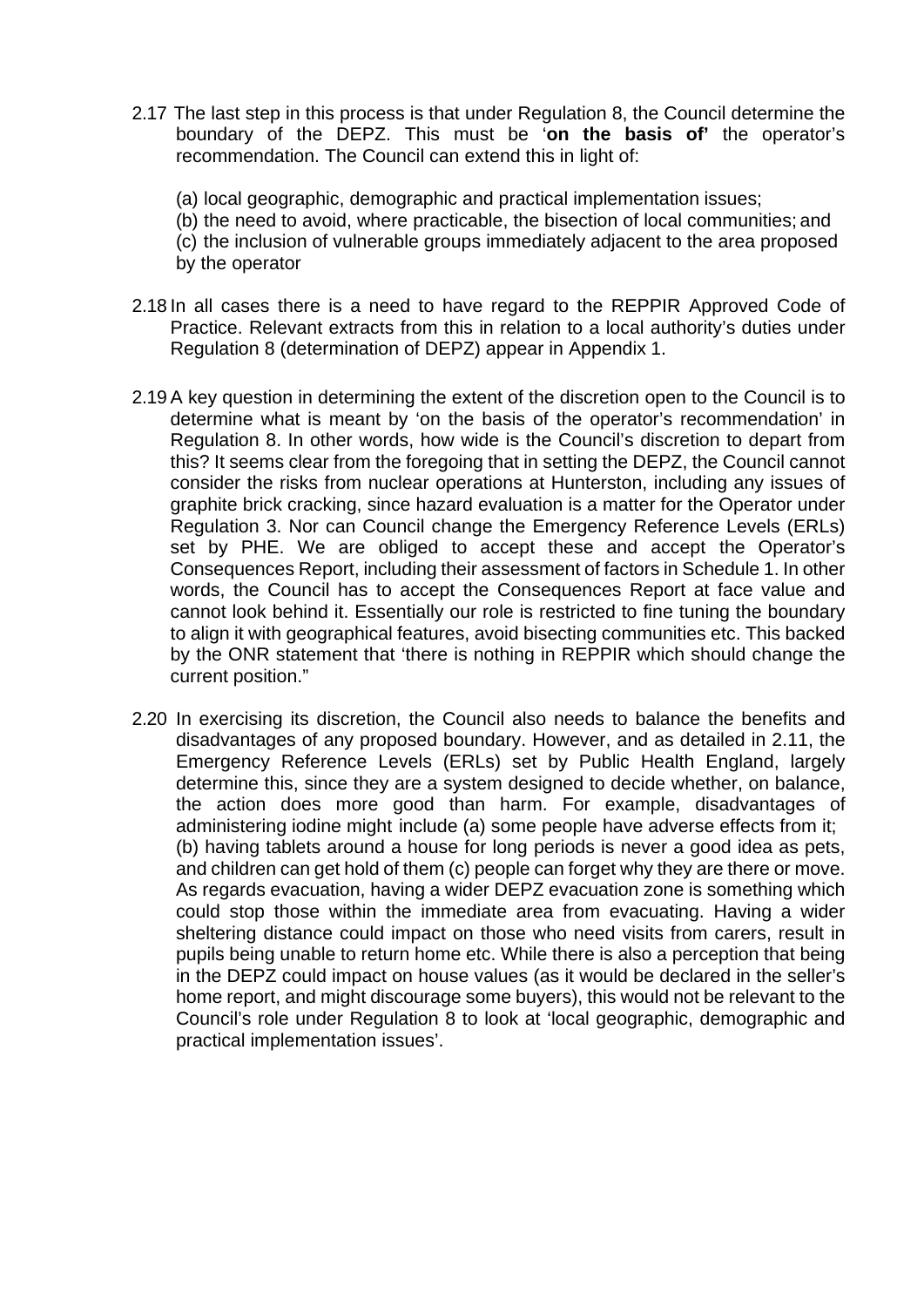- 2.21 As regards suggestions to set a DEPZ which is significantly wider than 2km, it should be noted that as Hunterson B will cease generation no later than 7 January 2022, stable Iodine tablets would only be required until the iodine radionuclides from the fission process decay away and no longer pose a risk. This will take approximately 90 days after the reactors shut down. Therefore by around the 7<sup>th</sup> April there would cease to be a requirement for stable iodine provision in the DEPZ.
- 2.22 If a DEPZ is set which is significantly wider than 2km, the primary responsibility to roll out stable iodine to everyone within such wider DEPZ would rest with NHS Ayrshire and Arran. Currently the main focus of the NHS is in dealing with the pandemic, the roll-out of the flu jab and the two-stage COVID vaccination. That this will remain their priority is relevant to the decision whether to set a DEPZ significantly wider than 2km. Any further roll-out of stable iodine which detracted from the health response to the pandemic would arguably add to 'doing more harm than good'- especially when stable Iodine would no longer be required, (and should therefore be disposed of, presumably through pharmacies) from 5 April 2022 .

### **Determination of the DEPZ**

- 2.23 The Council have received Consequence Reports from both Operators. REPPIR defines the factors which must be taken into account in any such Report. EDF Energy has considered a wide range of accident scenarios in the hazard evaluation process and its recommendations are based on the scenario of shortest time to release, the largest quantity of radioactivity and the longest duration of release in the determination. The EDF Consequences Report recommends the distance of the DEPZ should be 2km from Hunterston B.
- 2.24 Whilst the legislation is clear that local authorities should base their DEPZ area on the Consequences Report, and the Council has to take this report at face value and not look behind it, the Council has also sought and received from PHE (Public Health England) their independent advice on the DEPZ distance for Hunterston B. PHE provide independent radiation advice to councils across the UK. The PHE advice agrees with that of EDF and states that the protective countermeasures are only required to a distance of 2km from Hunterston B.
- 2.25 The current DEPZ for Hunterston B is 1km. However, the Hunterston A DEPZ was historically a 2.4km circle around the site, which dates from when Hunterston A was an operating nuclear power station. In 2016, ONR determined that Hunterston A (by then a decommissioning site) was no longer considered a risk under the REPPIR 2001.
- 2.26 There are currently 50 properties within the 2.4km DEPZ. This would reduce to 42 within the recommended 2km DEPZ. However, if a 2km boundary was to be imposed, this would now be aligned with physical features such as the A78. This would mean that with the exception of 8 properties all of those included previously within the 2.4km DEPZ would be included in the new 2km DEPZ. Appendix 4 shows the boundary of the existing 2.4km boundary and a 2km boundary.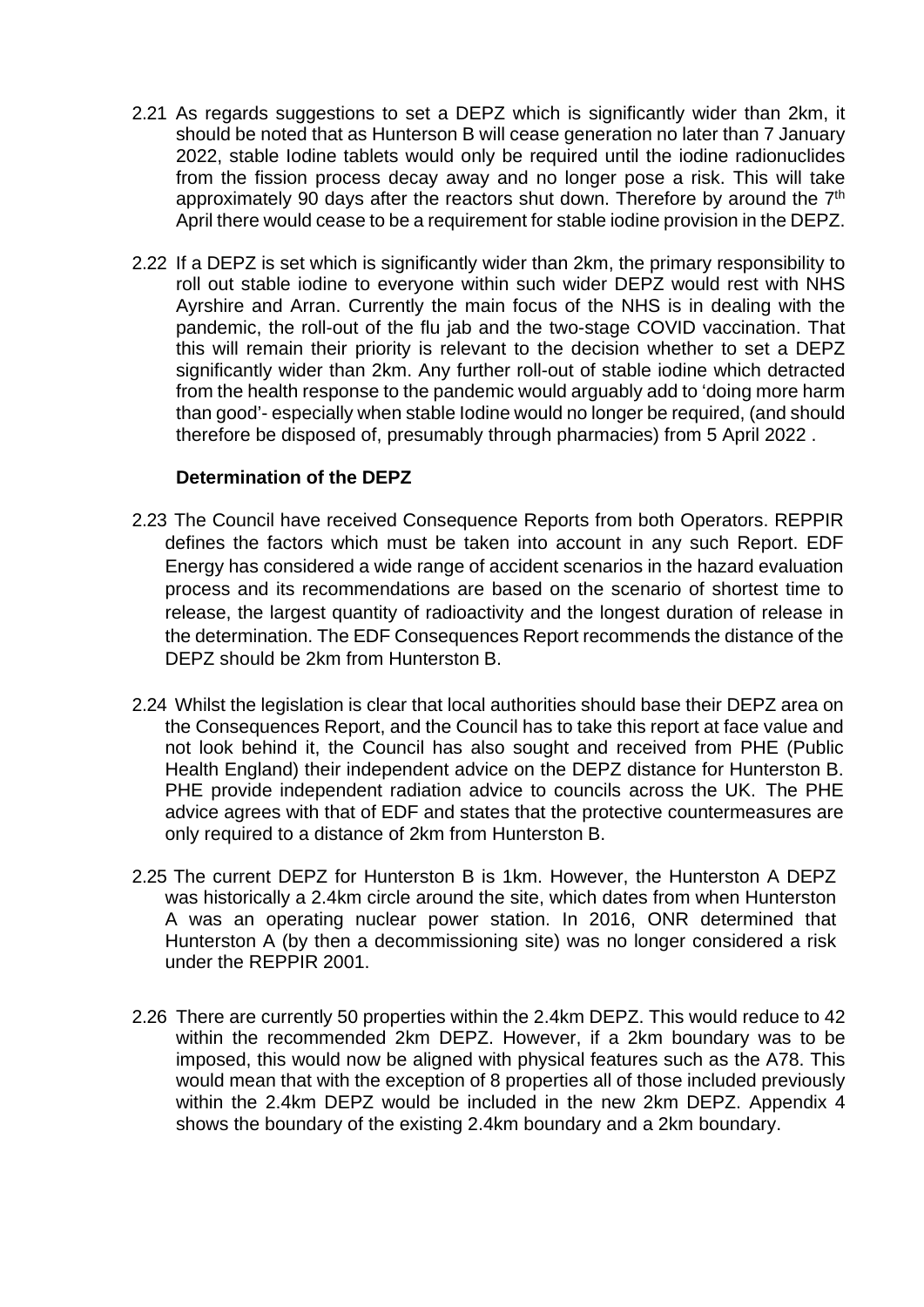- 2.27 There is no duty on the Council to consult widely in setting the DEPZ, particularly as the Council's discretion is limited to being based on the Operator's Consequences Report. As the Council's discretion is largely limited to fine tuning the operator's recommendations AACT did carry out a consultation in late 2019 with those who might be effected by such an exercise. In particular they wrote to all residents within the current DEPZ. At that stage, indications from EDF were that the Consequences Report would recommend a DEPZ of 1km, rather than the 2km now proposed. Only one resident from within the DEPZ commented, seeking further information. They advised they would prefer not to be included in the DEPZ area but would still like to receive both the calendar and the stable iodine tablets. This lack of response by those within the DEPZ to the proposal to reduce the DEPZ to 1km might reasonably be interpreted as showing that those within the DEPZ had few concerns about its reduction. Further details of ongoing consultation in relation to preparation of the Off-Site Contingency Plan are contained in section 5.
- 2.28 The Chair of the Hunterston Site Stakeholders Group and Fairlie Community Council has written to North Ayrshire Council and ONR expressing the wish that the DEPZ is extended to include all of Fairlie and Millport. Fairlie lies between 3.5 and 6.5km km from the site, and Millport lies approximately 4km from the site.
- 2.29 A number of other representations have been submitted from members of the public which seek extension of the DEPZ to 20km from the site. The main basis for this is that in France there is a 20km radius for pre-distribution of these stable iodine tablets, in Germany it is 64 miles, Austria and Belgium provide for the whole population and the Dutch Government have determined that they are to be provided for all pregnant women and under-18s, within a 100km radius of nuclear power plants. These countries provide residents with a voucher and they pick up tablets 'free of charge' from Pharmacies.
- 2.30 The arguments in favour of extending the DEPZ to 20km reflect the different regulatory regimes in these countries, that of the UK being a risk-based one. The Council has to apply the UK legislation in the form of REPPIR. It has no power to determine the DEPZ or the allocation of iodine based on French, German or other laws. The Council cannot look behind or challenge the Consequences Reports it has received from the Operators. It cannot change the Operators hazard assessment or PHE's Emergency Reference Levels (ERLs) in order to justify a wider DEPZ. It cannot change the legislative basis of REPPIR to bring it into line with France or elsewhere. Nor can it alter the considerations in terms of Schedule 3 of REPPIR which a Consequences Report needs to address. All of these are out with the Council's powers.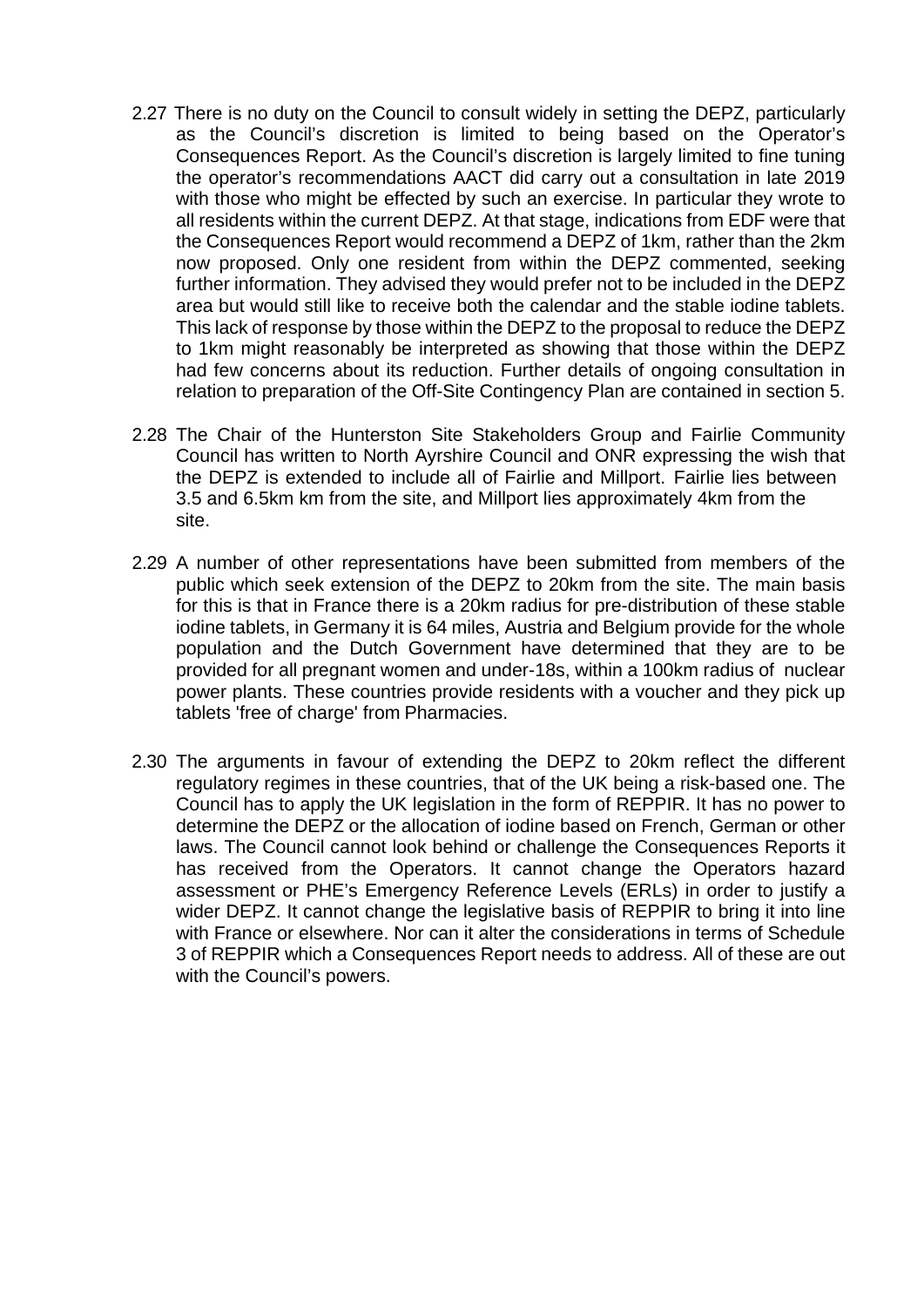- 2.31 In relation to Millport, an argument has been made that in the event of an emergency when the ferries were cancelled, stable iodine tablets would not reach Millport. However, a stock of stable iodine is already held on the island. It has also been suggested that inclusion of the Cumbraes in the DEPZ would somehow support evacuation from the island. While this is a matter for more detailed planning as part of the Outline Planning Zone (OPZ), it should be noted that for evacuation purposes the Consequences Report calculates the dosage level of the lower level ERL at 300m from Hunterston. In other words, to set a DEPZ evacuation distance beyond this (ie at 4.5km to include Millport) would be expected to result in more harm than good. If the DEPZ was extended to include Millport and Fairlie, this would be well beyond the Lower Emergency Reference Level (ERLs) set by Public Health England and therefore, as the purpose of the ERLs is to determine the point at which the DEPZ does more harm than good, extending the DEPZ to these communities would do more harm than good.
- 2.32 Public Health England's advice is that on the basis of the assessment made by EDF, extending automatic protective actions out to 6 km or 20 km would not be justified. The Outline Planning Zone extends beyond 20 km and provides a framework for planning which is proportional to the risk. Should an emergency occur, PHE would always assess the risk to the public on the basis of observed data and prognosis of how the event may develop and advise the STAC (the Scientific and Technical Advice Cell who provide advice in an emergency) accordingly as to what protective actions are appropriate.
- 2.33 The Council's role is to base the DEPZ on the operator's Consequences Report, and to fine tune these boundaries based on the factors detailed in Regulation 8, namely:
	- (a) local geographic, demographic and practical implementation issues;
	- (b) the need to avoid, where practicable, the bisection of local communities; and
	- (c) the inclusion of vulnerable groups immediately adjacent to the area proposed by the operator.
- 2.34 In terms of (b) and (c) above, there are no communities bisected by the proposed 2km limit and no vulnerable premises adjacent to it. As regards local geographic, demographic and practical implementation issues, this only allows Council to fine tune the boundaries. Arguably, for practical implementation purposes it is better to keep everyone in the existing zone within the new zone, particularly as much of it will still be around 2km. In defining the boundary of a detailed emergency planning zone, geographic features should also be used for ease of implementing the local authority's off-site emergency plan. Physical features, such as roads, rivers, railways or footpaths should be considered as well as political or postcode boundaries, particularly where these features and concepts correspond with other local authority emergency planning arrangements.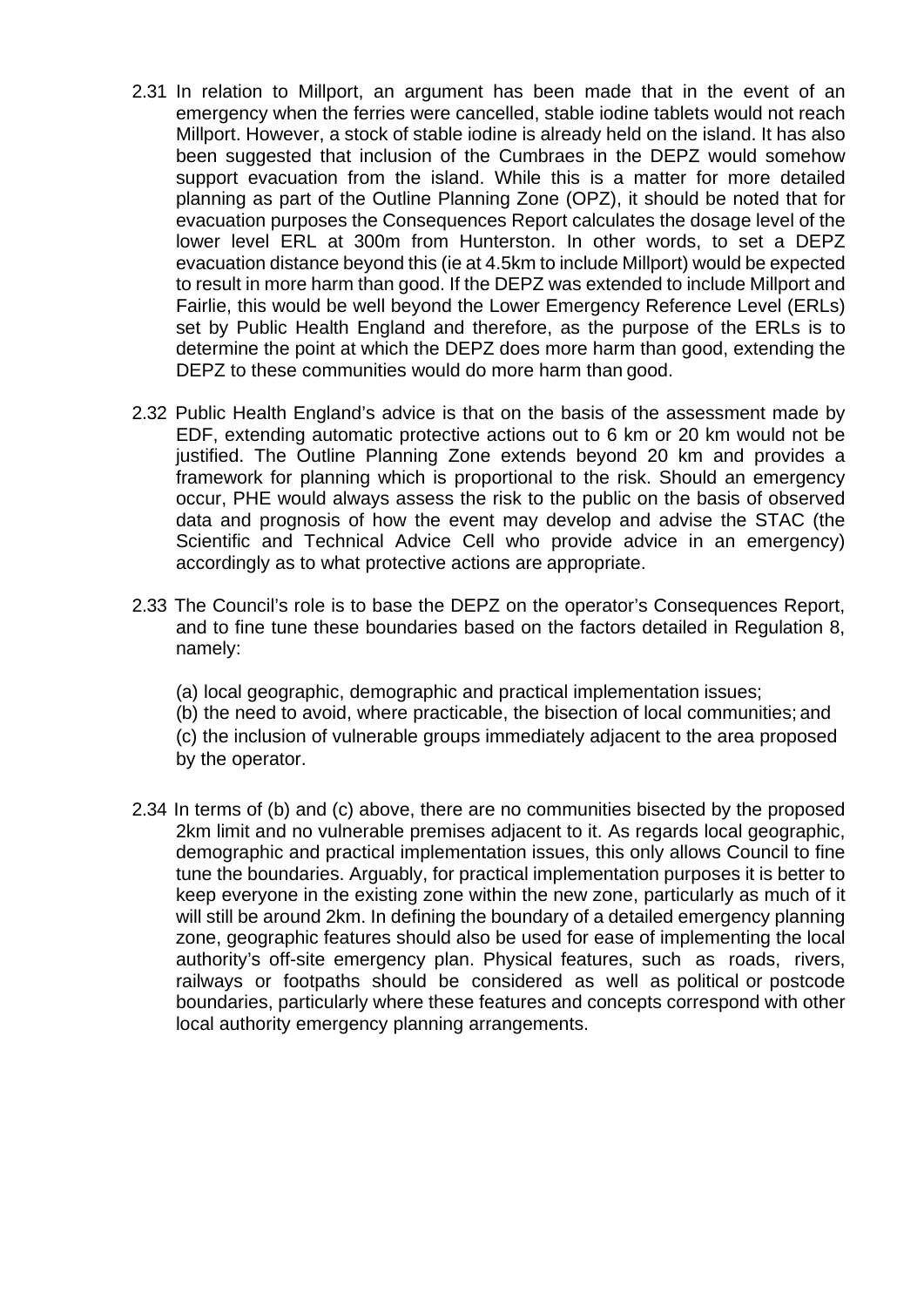### **3. Proposals**

- 3.1 In relation to the DEPZ for Hunterston B, the Council has a statutory duty to determine the DEPZ "on the basis of the Operator's recommendation as contained in their Consequences Report". There are two realistic options. Firstly, to go with the Operator's recommendation of 2km, the reasonableness of which has been confirmed by Public Health England. Alternatively, to retain the current properties within the boundary, having regard to the communication and certainty advantages which such a long-standing boundary brings in an emergency. In both cases the boundary would now be aligned with geographic features, rather than being a simple circle around the site.
- 3.2 A strict application of the Emergency Reference Levels (ERLs) would suggest that the inclusion of properties outwith 2km would do more harm than good. However on balance, given that such properties are not far outwith the 2km, and having regard to the practical implementation benefits of retaining the current properties within the DEPZ, it is recommended to retain the current households within the DEPZ, but to better align this with geographical features, as shown in the plan annexed at Appendix 3 to the report.

### **4. Implications/Socio-economic Duty**

### **Financial**

4.1 There are no financial implications as this work is chargeable to EDF under REPPIR.

### **Human Resources**

4.2 It is not expected that this will result in any additional staffing requirements, but any such resources would be chargeable to EDF as operator.

### **Legal**

4.3 A primary purpose of this report is to address the new legal duties imposed under REPPIR.

### **Equality/Socio-economic**

4.4 There are no significant equalities or socio-economic implications of this report.

### 4.4.1 **Children and Young People:**

There are no significant implications of this report. Effective emergency planning arrangements support responders to deal with an emergency and address the impact of an emergency on the population as a whole, children and young persons included.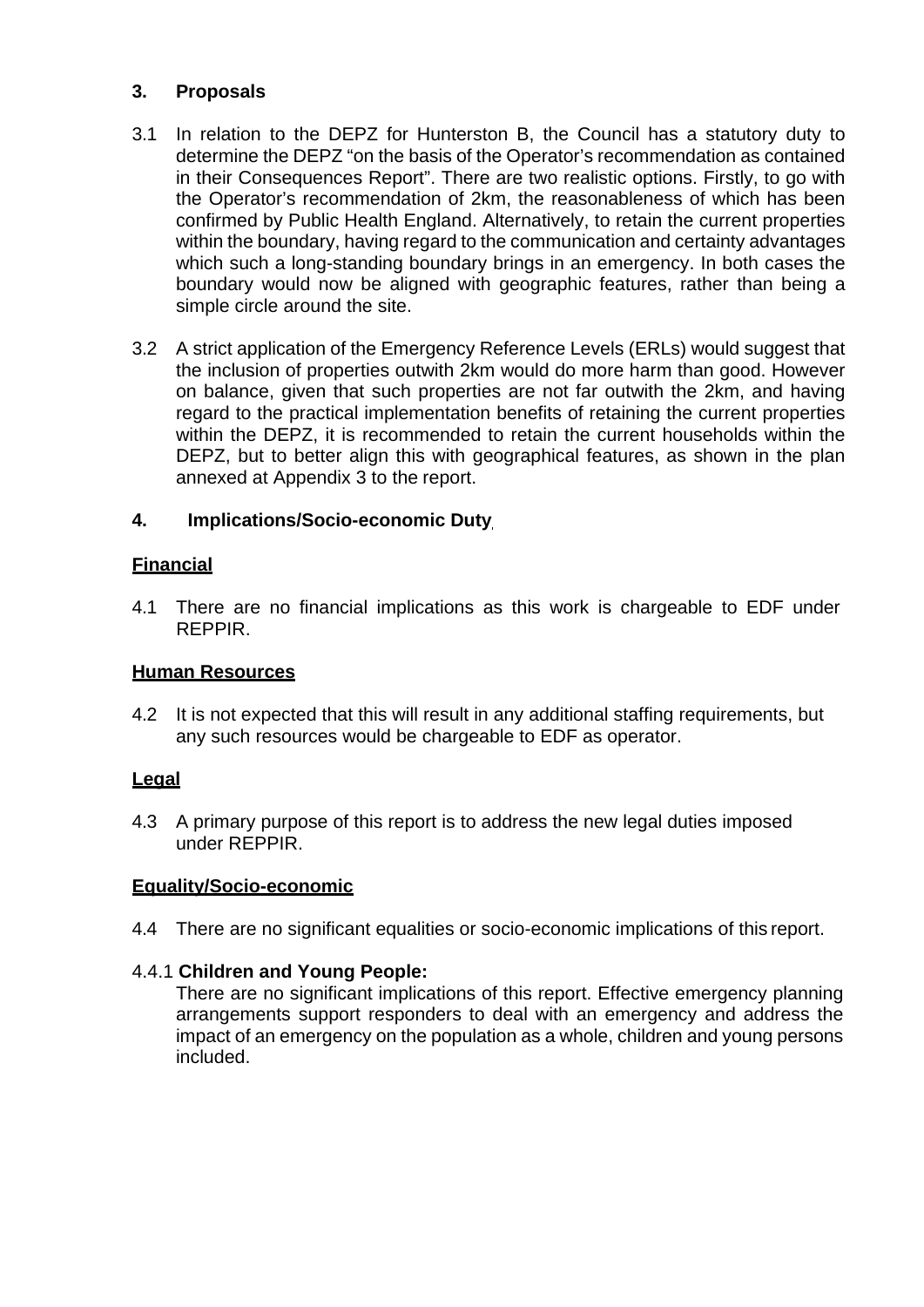### **Environmental and Sustainability**

4.5 This report advises about new emergency planning duties in relation to Hunterston B. Effective emergency planning arrangements support responders to deal with the environmental and other impacts of an emergency. It is important to recognise that this report is not about wider issues of the sustainability, hazards or environmental impact of nuclear power.

### **Key Priorities**

- 4.6 Implementation of REPPIR as a whole will support the Council Plan theme of:
	- Helping all of our people to stay safe, healthy, and active

### **Community Wealth Building**

4.7 None

### **5. Consultation**

- 5.1 Details of consultation in relation to setting the DEPZ boundaries is set out in 2.21. In addition to consultation with those within the current DEPZ, there has been consultation with local Category 1 and 2 emergency planning partners, the Communications Manager, relevant officers in neighbouring authorities and residents within the current DEPZ. There has also been consultation with Public Health England who are the authority who provide independent radiation advice to Councils across the UK.
- 5.2 ACCT have also consulted and are continuing to consult the following in relation to preparation of the Off-Site Contingency Plan. Council needs to agree the DEPZ boundary before this Plan can be finalised.

*(a)* the operators, EDF and Magnox; *(b)* Category 1 and 2 responders; (c)NHS Ayrshire and Arran (d) SEPA; (f) Public Health England; (g) Public Health Scotland

- 5.3 ACCT also attended the Hunterston Site Stakeholder Group in September 2019 and gave a presentation on the changes to REPPIR and its effects, how the off site plan would be changing, and the role of the council in determining theDEPZ.
- 5.4 Discussions took place with ONR in May 2020 regarding the proposal that the Chief Executive set a DEPZ on an interim basis, to reviewed by Council in December 2020. ONR's advice was that the timing of a review is in the gift of the Council. Therefore, if the Chief Executive took a decision to set the boundary of the DEPZ on an interim basis pending such review, this would enable Council to still be able to take the final decision on determining the DEPZ. ONR have verbally confirmed they would not oppose such a course of action.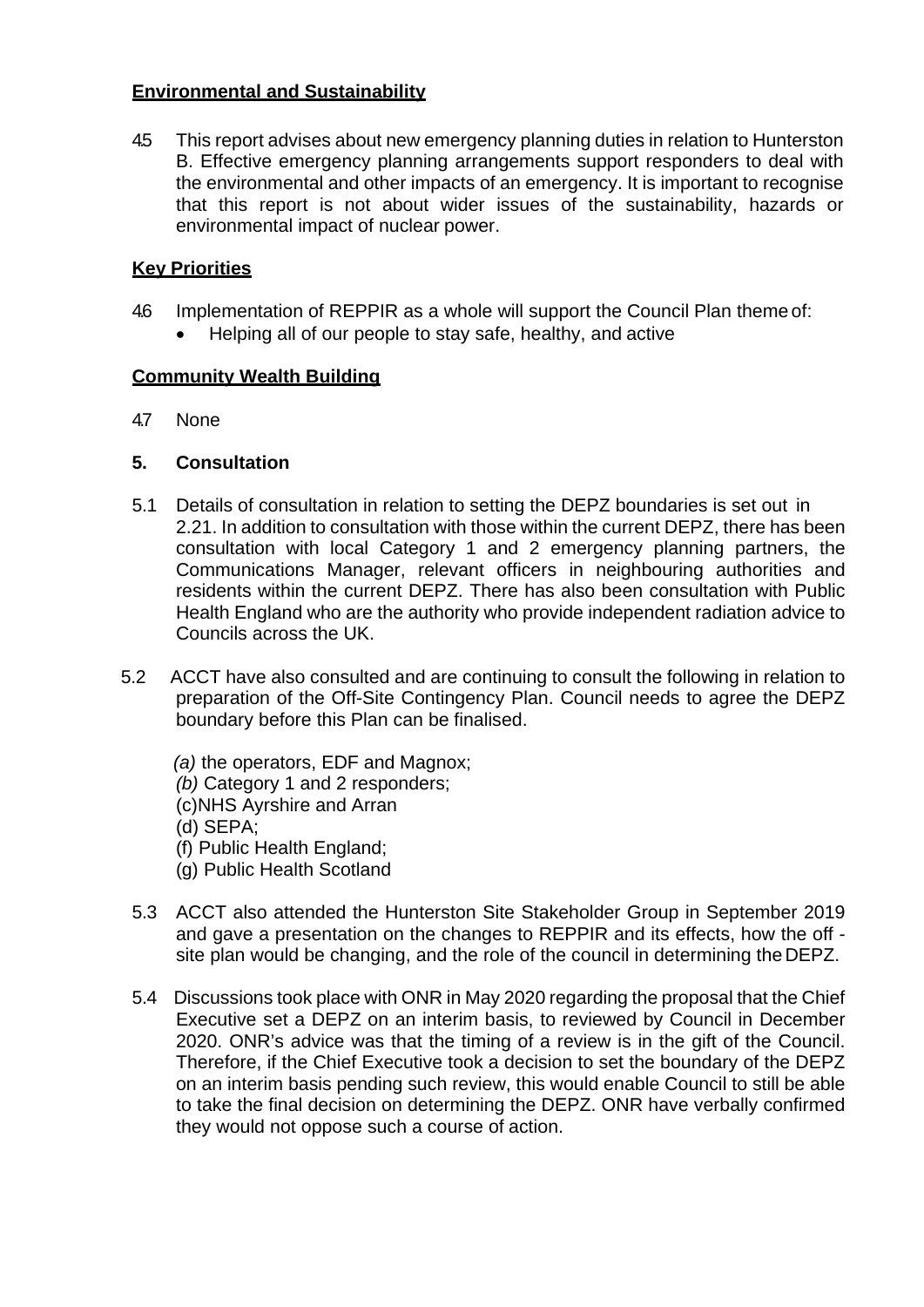For further information please contact **Andrew Fraser, Head of Democratic Services,** on **01294 324125**.

### **Background Papers**

- 1- REPPIR Code of Practice
- 2- Consequences Report for Hunterston B
- 3- Hunterston B Plan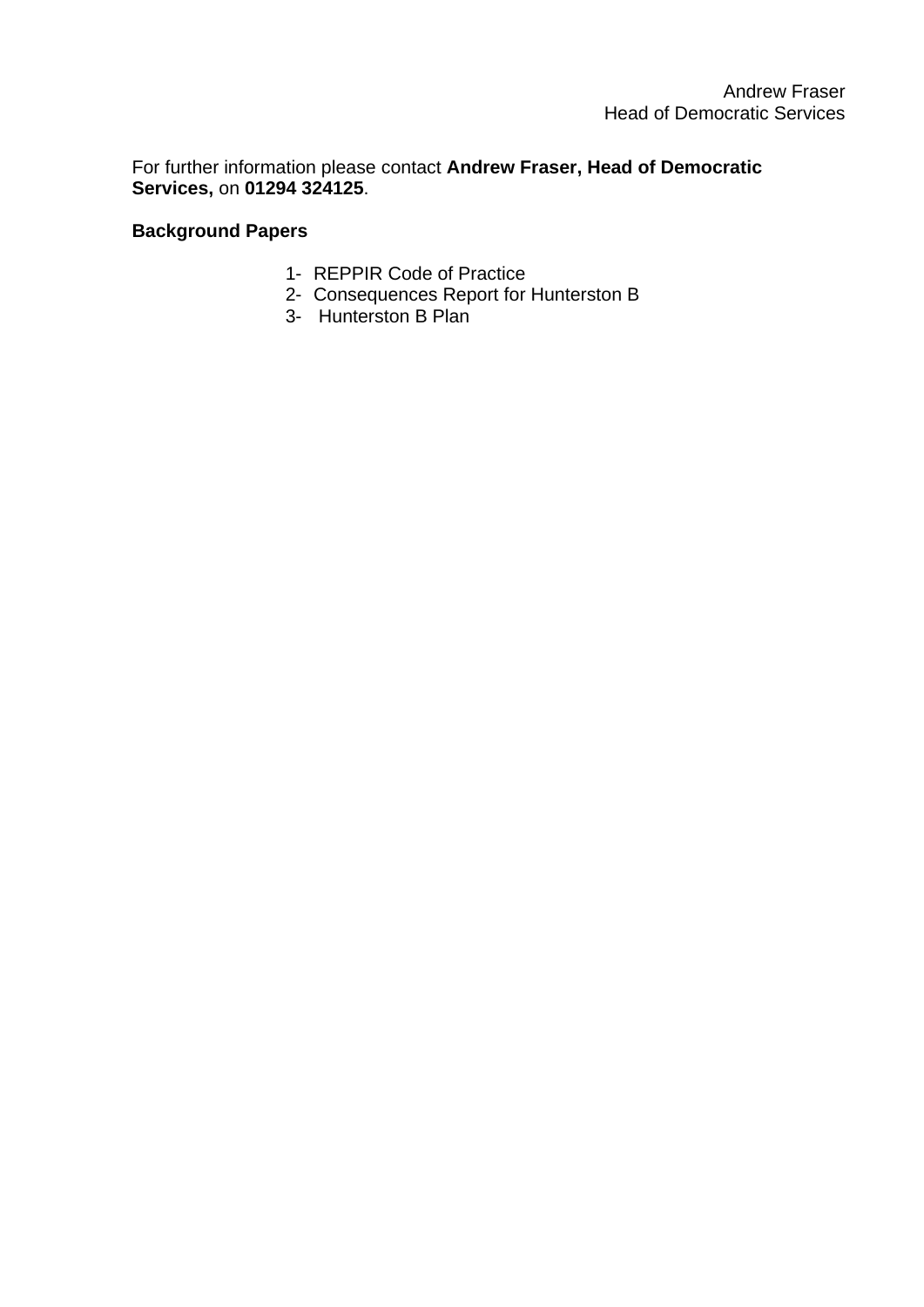### **REPPIR Code of Practice Extracts from Guidance relating to Regulation 8 (Duty of Local Authority to determine DEPZ)**

In relation to setting the DEPZ the Code says:-

"190 The detailed emergency planning zone must be based on the minimum geographical extent proposed by the operator in the consequences report and should:

(a) be of sufficient extent to enable an adequate response to a range of emergencies; and

(b) reflect the benefits and detriments of protective action by considering an appropriate balance between;

i. dose averted; and

ii. the impact of implementing protective

194 The zone should be set as the minimum area the operator considers should be covered by the local authority's off-site plan in accordance with paragraph 2 of Schedule 4, as well as by the local authority applying local geographic, demographic and practical implementation factors and considering relevant protective action in the area. The emergency arrangements for the zone should be identified in the off-site plan as per Schedule 6, Part 2, Chapter 1.

195 The local authority should accept the operator's recommendation of the minimum geographical extent of the detailed emergency planning zone. The local authority should only change that area to extend it because of local geographic, demographic and practical implementation issues, the need to avoid bisecting communities or to include vulnerable groups at the outer limit of the area. The local authority is not required to have the expertise to verify the technical basis for the minimum extent set by the operator.

197 ……Although, undertaking protective action can reduce the dose received, this needs to be balanced against the stress caused to affected people and the potential harm to them that could result from this action. The size of the detailed emergency planning zone and the protective action planned in it should not put people at risk of harm from unnecessary action. An excessively large area could also divert important resource from affected areas which require the most attention. If it is considered by the operator that the local authority has increased the detailed emergency planning zone excessively so that the increase is detrimental to the effectiveness of the off-site plan, this should be discussed with the local authority and the regulator.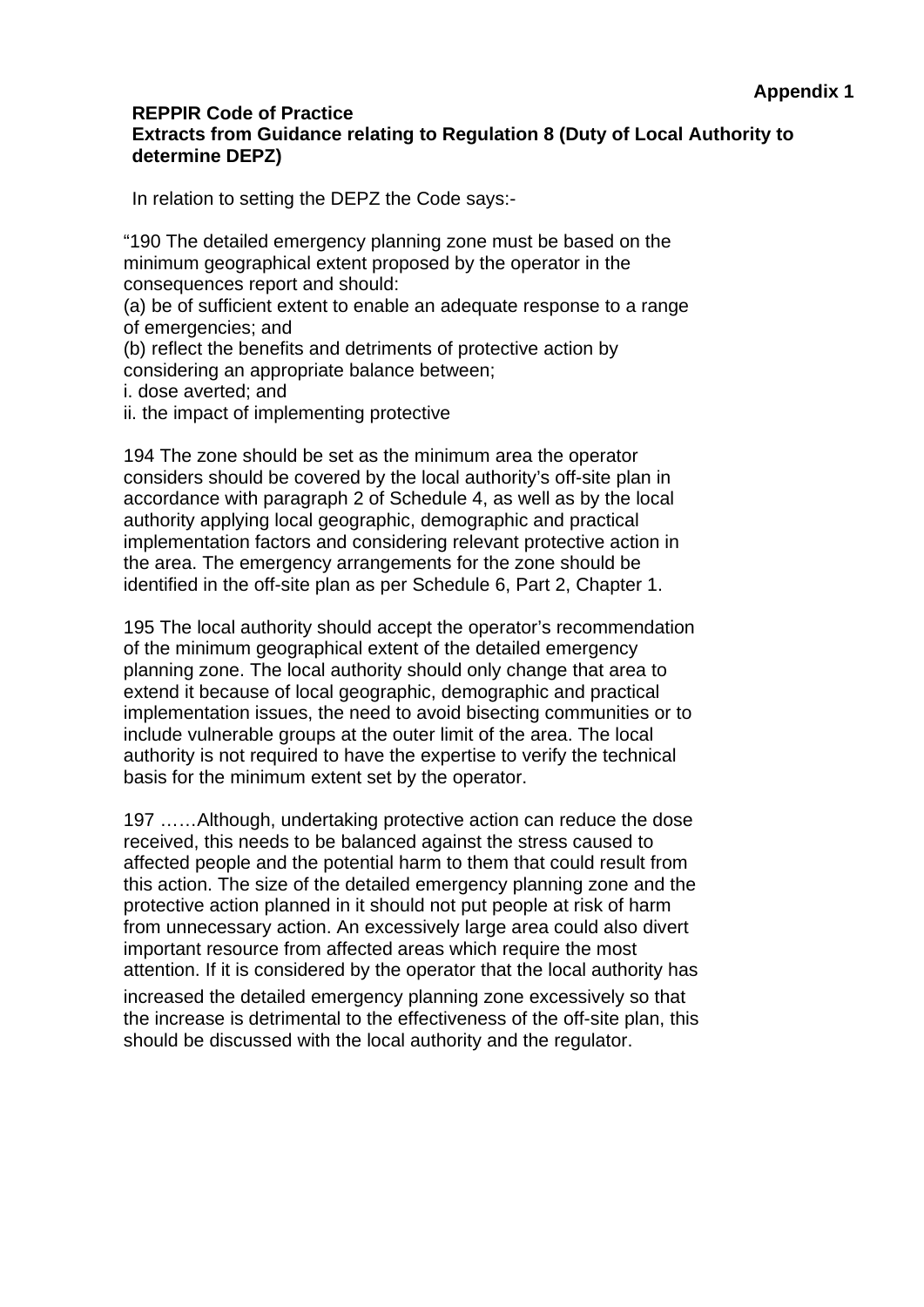

# **Nuclear Generation Limited**

# The Radiation (Emergency Preparedness and Public Information) Regulations 2019

## Hunterston B Power Station Consequences Report

| Originated By:      | <b>Emergency Planning Group</b>             | Date: | January 2020 |
|---------------------|---------------------------------------------|-------|--------------|
| <b>Reviewed By:</b> | Emergency Preparedness Engineer             | Date: | January 2020 |
| <b>Approved By:</b> | <b>Technical and Safety Support Manager</b> | Date: | January 2020 |

HPS/TSSD/QS/LC/DR2566 Revision 001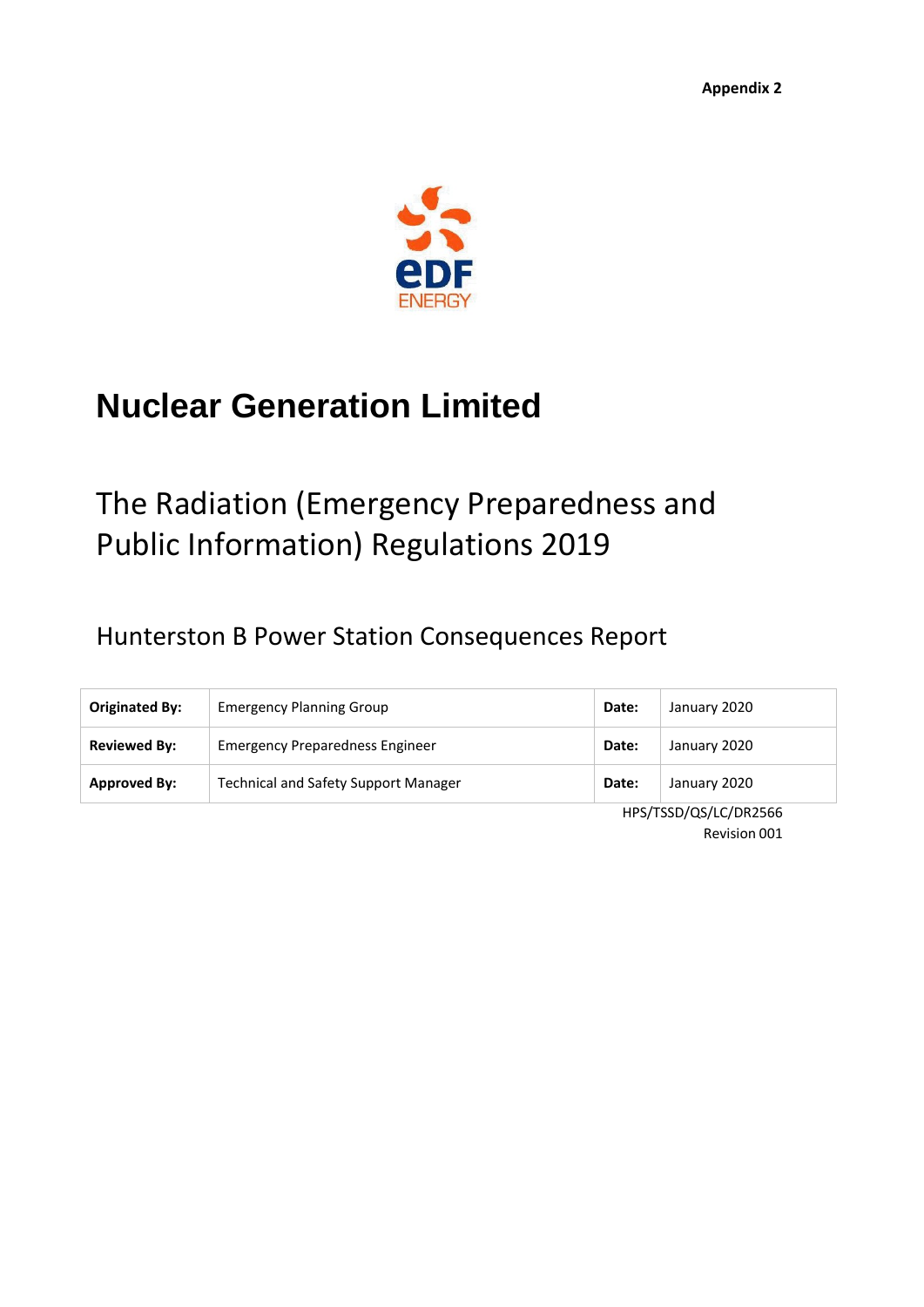### **Contents**

| 1 |     |                                                                                |  |
|---|-----|--------------------------------------------------------------------------------|--|
|   | 1.1 |                                                                                |  |
|   | 1.2 |                                                                                |  |
|   | 1.3 | Recommended Minimum Geographical Extent - Detailed Emergency Planning          |  |
|   | 1.4 | Recommended Distances for Urgent Protective Actions (Sheltering, stable Iodine |  |
|   | 1.5 | Recommended Minimum Geographical Extent - Outline Emergency                    |  |
|   | 1.6 |                                                                                |  |
|   | 1.7 |                                                                                |  |
|   |     |                                                                                |  |
|   |     | Figure 1 - Recommended Minimum Distance for Detailed Emergency Planning 13     |  |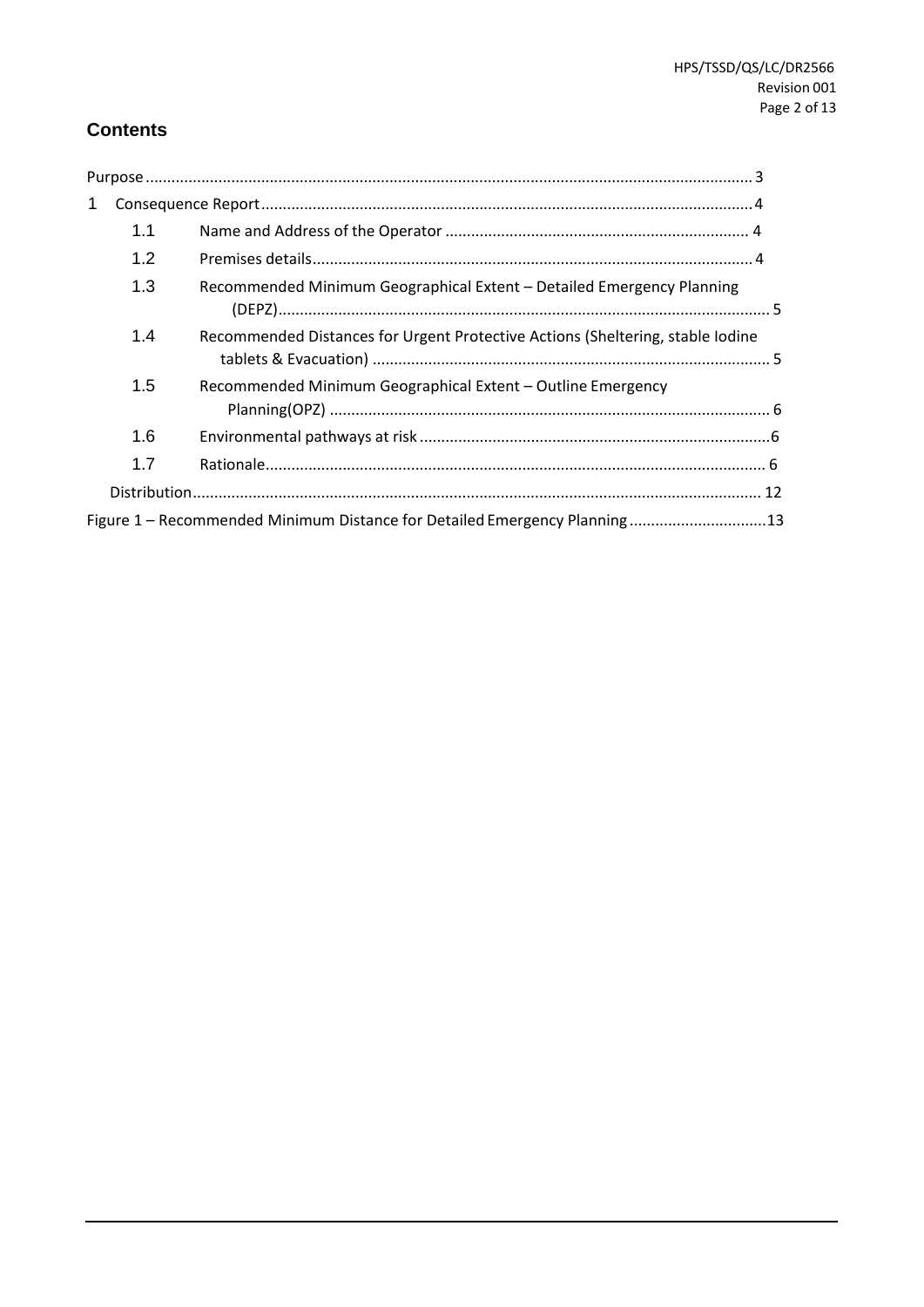### <span id="page-14-0"></span>**Purpose**

This consequence report is required in regulation 7 of Radiation (Emergency Preparedness and Public Information) Regulations (REPPIR) 2019 for the Local authority to determine a Detailed Emergency Planning Zone (DEPZ). It sets out the technical justification for the minimum distance for the DEPZ around Hunterston B nuclear power station.

The key priority for EDF Energy Nuclear Generation Ltd (EDF NG) is the safe, reliable generation of electricity. Generating safely means the prevention of accidents, recognising the potential hazardous situations or malicious acts that may cause harm to the public, our staff, the environment, or the reputation of the company and managing these events should they occur

The likelihood of an event occurring at Hunterston B power station is minimised through safety considerations in the siting, design, construction and operation and the granting and compliance with a nuclear site licence regulated by the Office for Nuclear Regulation (ONR). A Nuclear Site Licence is granted only after the ONR has fully satisfied that the licensee is a capable operator and has made an adequate safety case for the station and developed appropriate safety standards. The implementation of these standards demonstrates that an accidental event which might lead to the release of even small amounts of radioactivity is extremely low.

Despite constant vigilance, the safeguards incorporated into the design and operation of plant and support systems, and a positive accident prevention culture, hazardous situations that challenge control can occur. Having well-rehearsed emergency arrangements in a state of readiness, as required by REPPIR 2019, provides an additional layer of protection to mitigate the effects of unforeseen events.

This consequence report is developed from REPPIR regulations 4 and 5, requiring the operator, EDF Energy, to conduct an evaluation of the work with ionising radiation at Hunterston B power station to identify the hazards which could cause a radiation emergency, as defined in REPPIR regulation 2 and to assess the potential consequences of a full range of emergencies "both on the premises and outside the premises considering any variable factors which have the potential to affect the severity of those consequences".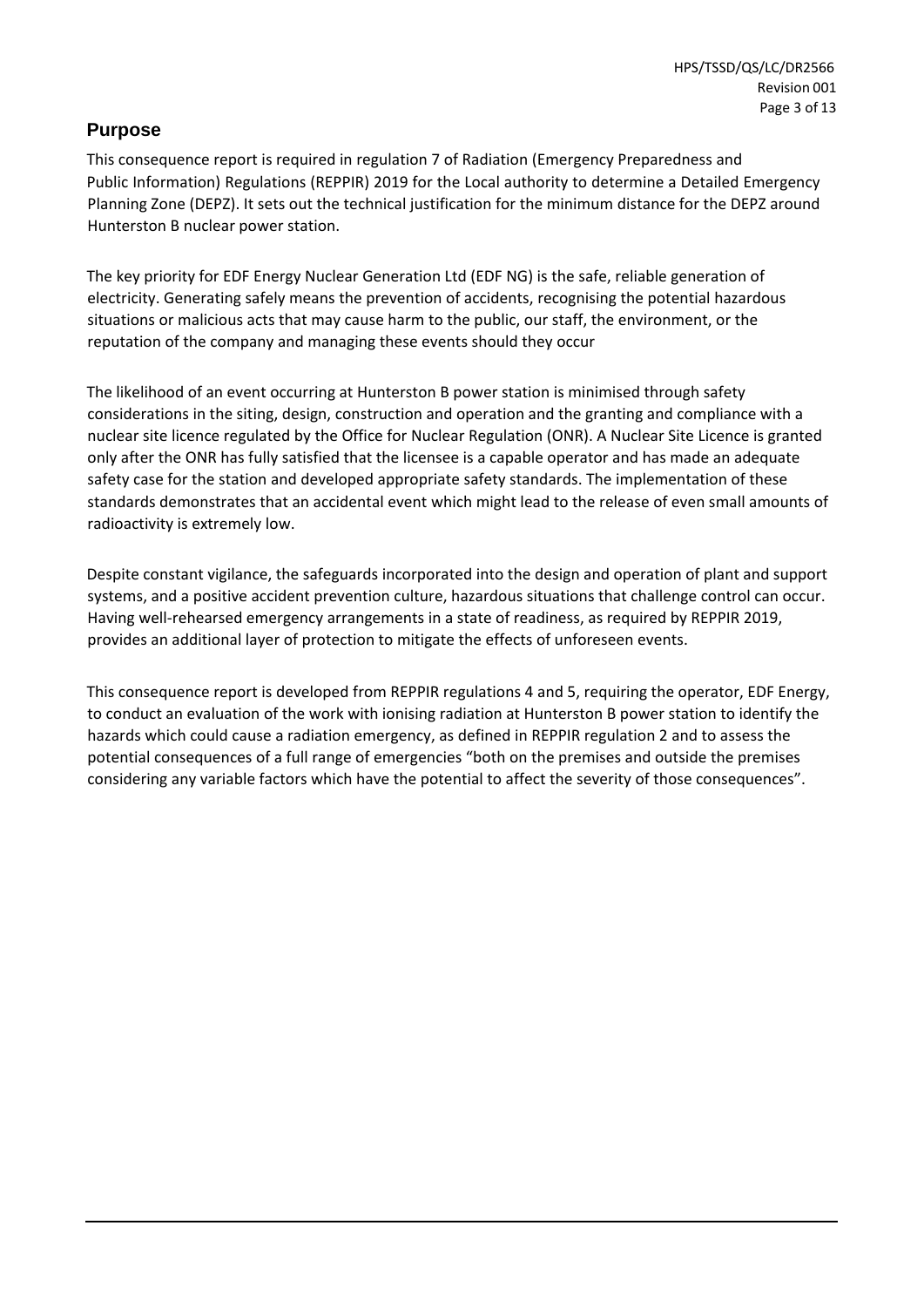<span id="page-15-0"></span>

|     |                                         | <b>Consequence Report</b> |                                                     |  |  |
|-----|-----------------------------------------|---------------------------|-----------------------------------------------------|--|--|
| 1.1 |                                         |                           | EDF Energy Nuclear Generation Ltd.                  |  |  |
|     | <b>Name and Address of the Operator</b> |                           | Barnett Way Barnwood                                |  |  |
|     |                                         |                           | Gloucester                                          |  |  |
|     |                                         |                           | Gloucestershire                                     |  |  |
|     |                                         |                           | GL4 3RS                                             |  |  |
|     |                                         |                           |                                                     |  |  |
| 1.2 | <b>Premises details</b>                 | Address                   | Hunterston B power station                          |  |  |
|     |                                         |                           | West Kilbride                                       |  |  |
|     |                                         |                           | Ayrshire                                            |  |  |
|     |                                         |                           | <b>KA23 9QX</b>                                     |  |  |
|     |                                         | Location                  | All distances mentioned in this report are a radius |  |  |
|     |                                         |                           | from the premises centre point Grid Reference NS    |  |  |
|     |                                         |                           | 18570 51455, which is the centre of the reactor     |  |  |
|     |                                         |                           | building.                                           |  |  |
|     |                                         | Date of                   | Work with ionising radiation has already commenced  |  |  |
|     |                                         | commencement              | at Hunterston B power station. The construction of  |  |  |
|     |                                         | of work with              | the station started in 1968 and the station started |  |  |
|     |                                         | ionising radiation        | generating electricity in 1976.                     |  |  |
|     |                                         |                           |                                                     |  |  |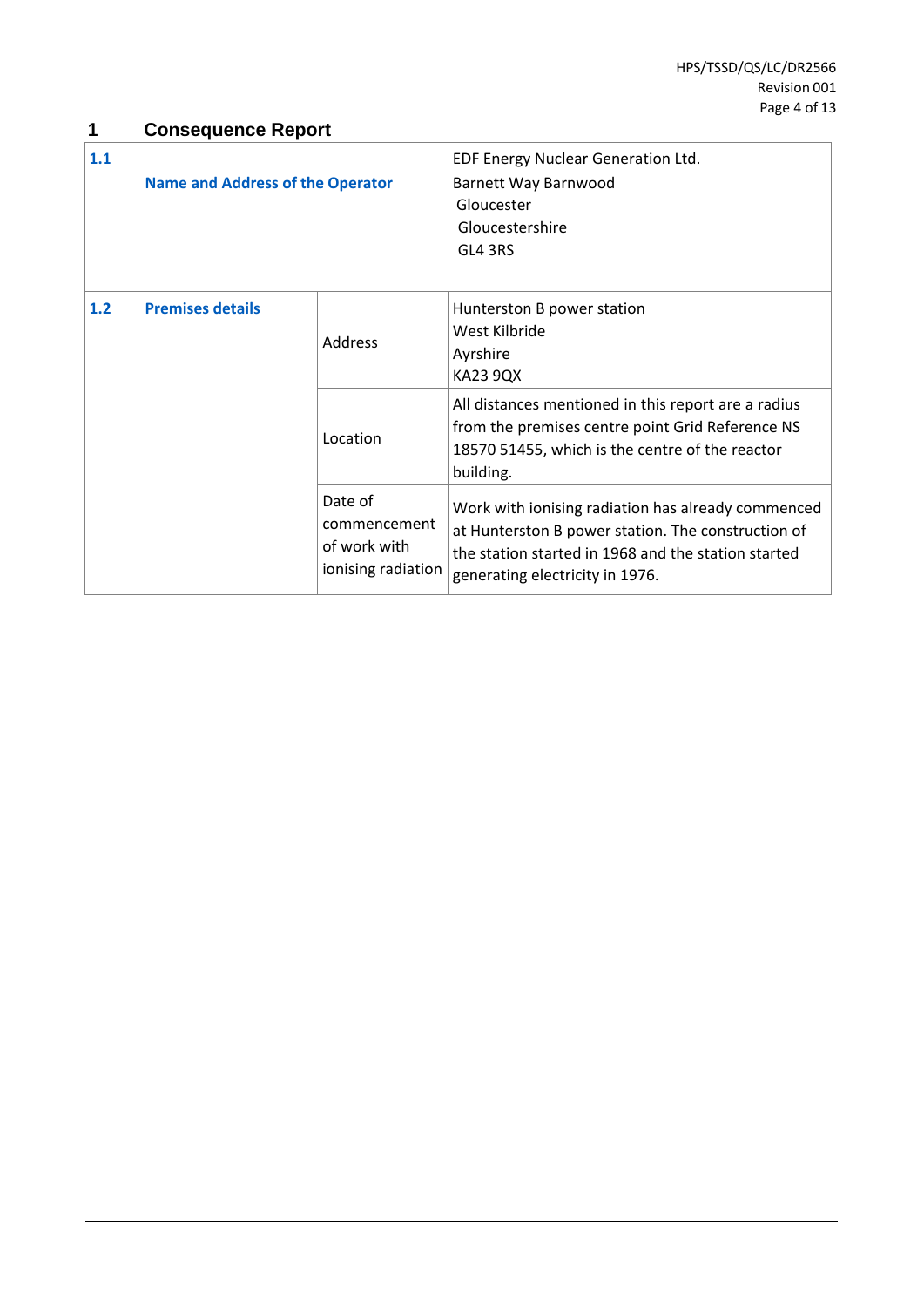| 1.3 | <b>Recommended Minimum</b><br><b>Extent - Detailed</b><br>centre point noted above in section 1.2.                       | The Detailed Emergency Planning Zone for the Geographical<br>site should be no smaller than 2km from the Emergency Planning (DEPZ)                                                                                                                                                                                                                                                                                                                                                                                                                                                                                                        |
|-----|--------------------------------------------------------------------------------------------------------------------------|-------------------------------------------------------------------------------------------------------------------------------------------------------------------------------------------------------------------------------------------------------------------------------------------------------------------------------------------------------------------------------------------------------------------------------------------------------------------------------------------------------------------------------------------------------------------------------------------------------------------------------------------|
| 1.4 | <b>Recommended Distances for Urgent</b><br><b>Protective Actions (sheltering, stable</b><br>iodine tablets & evacuation) | The assessments required under REPPIR<br>indicate detailed planning is justified for the urgent<br>protective actions of administration of stable iodine<br>and implementation of sheltering within a distance of<br>~ 2km from the site for protection of the public. The<br>protective actions should be capable of being enacted<br>as soon as is practical after the declaration of a<br>Radiation Emergency has occurred or before a release<br>starts to maximise the averting of dose. Stable iodine<br>can be administered up to 5-8 hours following<br>exposure as averting iodine inhalation dose of ~50%<br>is still possible. |
|     |                                                                                                                          | Appropriate arrangements should be considered in<br>this area for individuals for whom it is not possible to<br>offer appropriate shelter in solid buildings and stable<br>iodine tablets. This is likely to include a number of<br>transient individuals, such as those using local<br>recreational facilities.                                                                                                                                                                                                                                                                                                                          |
|     |                                                                                                                          | The rationale for the distances and timings for<br>recommending the detail planning for implementation<br>of urgent protective actions is provided below in<br>section 1.7.                                                                                                                                                                                                                                                                                                                                                                                                                                                               |
|     |                                                                                                                          | The assessments indicate evacuation is justified<br>within 300m. This area is predominantly inside the<br>site fence, therefore there is no justification for<br>planning in detail to evacuate the public as a default<br>action within the detailed emergency planning zone.<br>Evacuation within the DEPZ should be considered in<br>outline planning arrangements in the event of a<br>severe accident.                                                                                                                                                                                                                               |
|     |                                                                                                                          | It is recommended that advice be issued within 24<br>hours to restrict consumption of leafy green<br>vegetables, milk and water from open<br>sources/rain water in all sectors of the Details<br>Emergency Planning Zone and downwind of the site to<br>a distance of 43km.                                                                                                                                                                                                                                                                                                                                                               |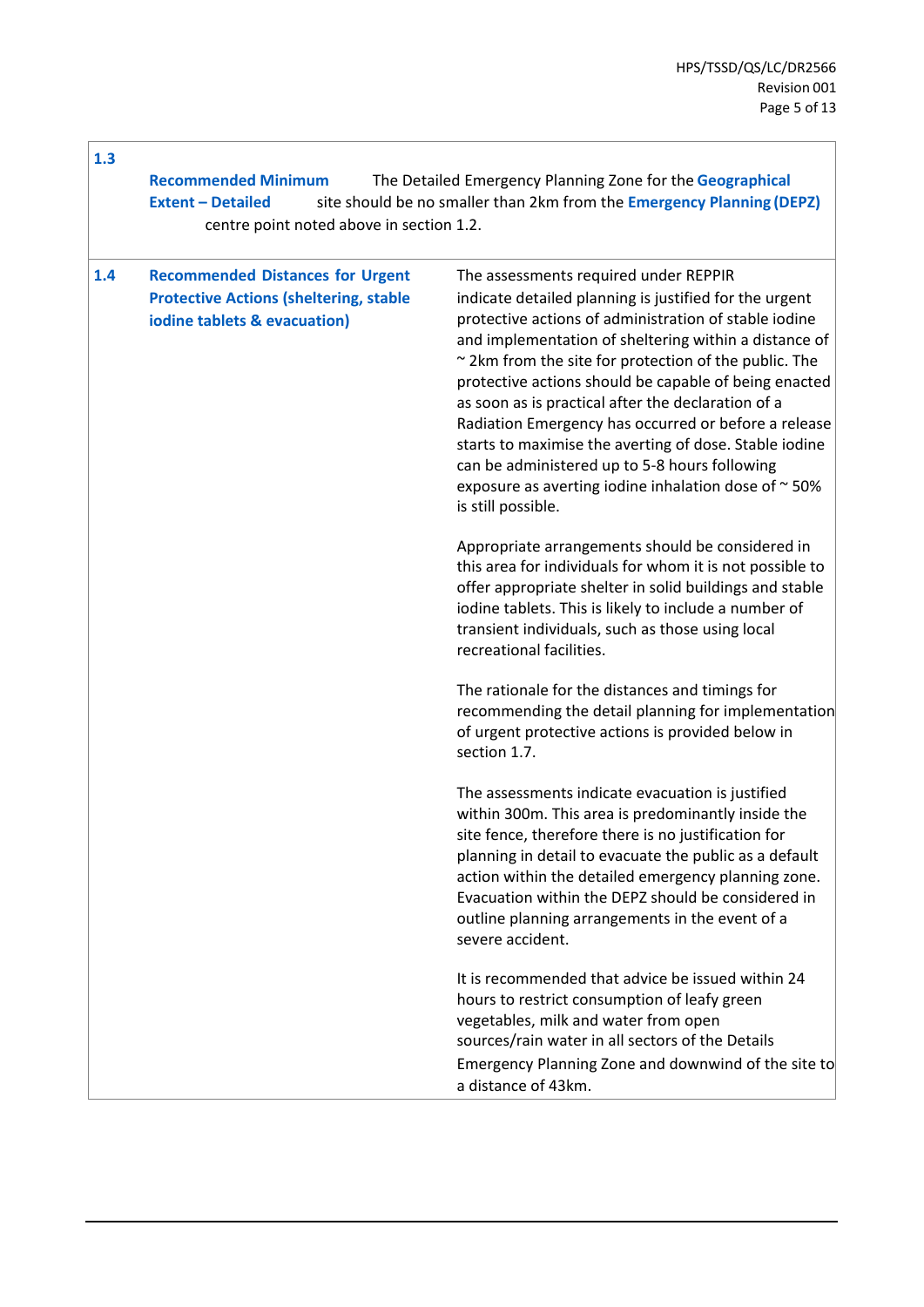| 1.5                                          | <b>Recommended Minimum</b><br><b>Geographical Extent - Outline</b><br><b>Emergency Planning (OPZ)</b>                                                                                | It is recommended that the Outline Planning Zone for<br>the site be set as per REPPIR regulation 9 (1) a) and<br>schedule $5 - (category 2)$ at 30km.                                                                                                                                              |  |
|----------------------------------------------|--------------------------------------------------------------------------------------------------------------------------------------------------------------------------------------|----------------------------------------------------------------------------------------------------------------------------------------------------------------------------------------------------------------------------------------------------------------------------------------------------|--|
|                                              |                                                                                                                                                                                      | Default urgent protective actions, other than<br>consideration of food restrictions, are not<br>recommended within the OPZ. Outline planning<br>should consider the implementation of urgent<br>protective actions in the OPZ for a radiation<br>emergency which is considered extremely unlikely. |  |
|                                              |                                                                                                                                                                                      | It is recommended that that the outline plan consider<br>the process for the implementation of stable iodine<br>distribution, shelter and evacuation uniformly<br>throughout the OPZ, with or without a warning<br>period.                                                                         |  |
|                                              |                                                                                                                                                                                      | Planning in outline will enable implementation of<br>protective actions based on the assessments made<br>during an event and determined as appropriate based<br>on the justification of the potential for averting<br>exposure.                                                                    |  |
| <b>Environmental pathways at risk</b><br>1.6 |                                                                                                                                                                                      |                                                                                                                                                                                                                                                                                                    |  |
|                                              | A radiation emergency at Hunterston B would take the form of a gaseous plume<br>containing radioactive particulates. This would put the following environmental pathways<br>at risk: |                                                                                                                                                                                                                                                                                                    |  |

- Grown foods direct surface contamination and soil to plant
- Animal products via ingestion
- Water supplies through direct contamination and contaminated runoff

### **1.7 Rationale**

### SELECTION OF SOURCE TERM

EDF Energy has considered a wide range of accident scenarios in the hazard evaluation process and selected a candidate release as the basis of the consequences assessment. The candidate release assumes the most pessimistic attributes from a number of fault sequences in terms of time to release and quantity of activity released it, therefore, does not correspond to the release from a specific individual fault. It covers faults in all facilities on site, and all modes of plant operation.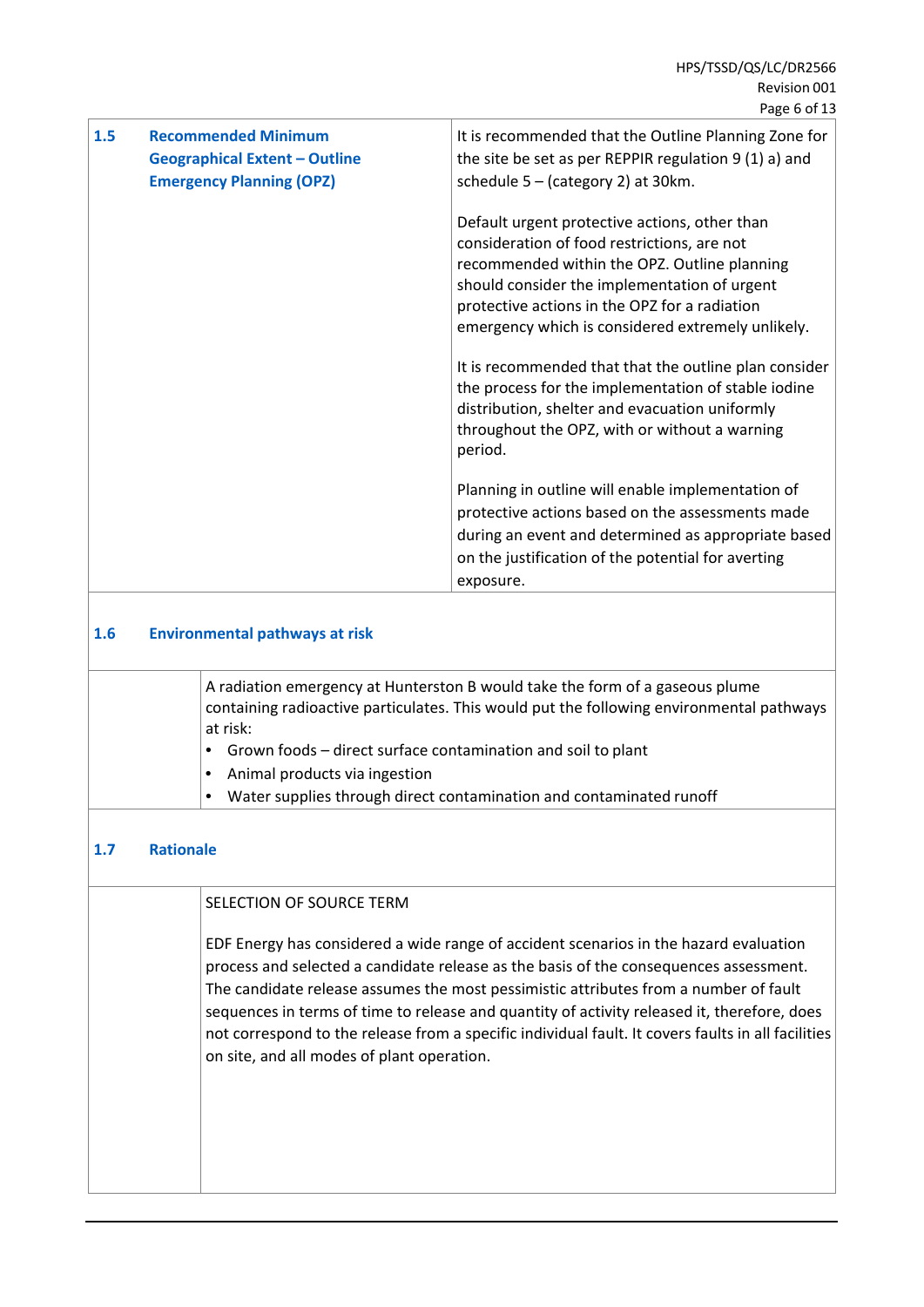### POPULATION VARIABLES

As recommended by Public Health England the exposure to the following population groups has been considered

- infants (0-1 year)
- children (1-10 years)
- Adults

Particular attention is given to the exposure to infants as the most vulnerable group

Dose to the foetus and to breast-fed infants has been considered and it has been determined that the protective measures required for these do not exceed those required by the most vulnerable group identified above.

### IMPACT OF WEATHER VARIABLES

The most significant consequences off site will occur from airborne radioactivity. The impact of the consequences is dominated by the weather conditions transporting the radioactive material off site. Extremes of weather, in this context, relates to the amount of dilution of the radioactive material that occurs during transportation. While higher wind speeds transport radioactivity over greater distances, the plume tends to move faster and affects a narrower area. Slow moving wind, with little or no turbulence, reduces the dilution of the radioactivity and presents the worst-case conditions for a release of radioactive material, as the release of radioactivity remains more concentrated as it moves off the site.

This becomes relevant in terms of the potential exposure through inhalation (amount of radiation per breath) and direct exposure as the release cloud or plume passes overhead. A full range of the atmospheric conditions occurring in the UK have been considered, along with the impact of rain, as this can 'wash' radioactivity out of the cloud or plume leading to a build-up of deposited activity where the rain falls raising levels of radiation in the environment and the potential of increased exposure through ingestion and direct exposure. The weather conditions used to develop the distances recommended in this report account for over 95% of the expected conditions at Hunterston B from an assessment of historic weather data. This aligns with Public Health England's recommended methodology to take account of pessimistic consequences due to unfavourable weather conditions as set out in report PHE-CRCE-50.

### EMERGENCY RELEASE AND RESPONSE TIME VARIABLES

The effectiveness of the urgent protective actions is determined by when implementation is achieved relative to the release and passage of the radioactive material. It is assumed that the most limiting scenario occurs when the release commences before emergency plans are activated. The duration of the candidate release is approximately 5 hours at which point the release will effectively terminate because the depressurisation of the Reactor Coolant System results in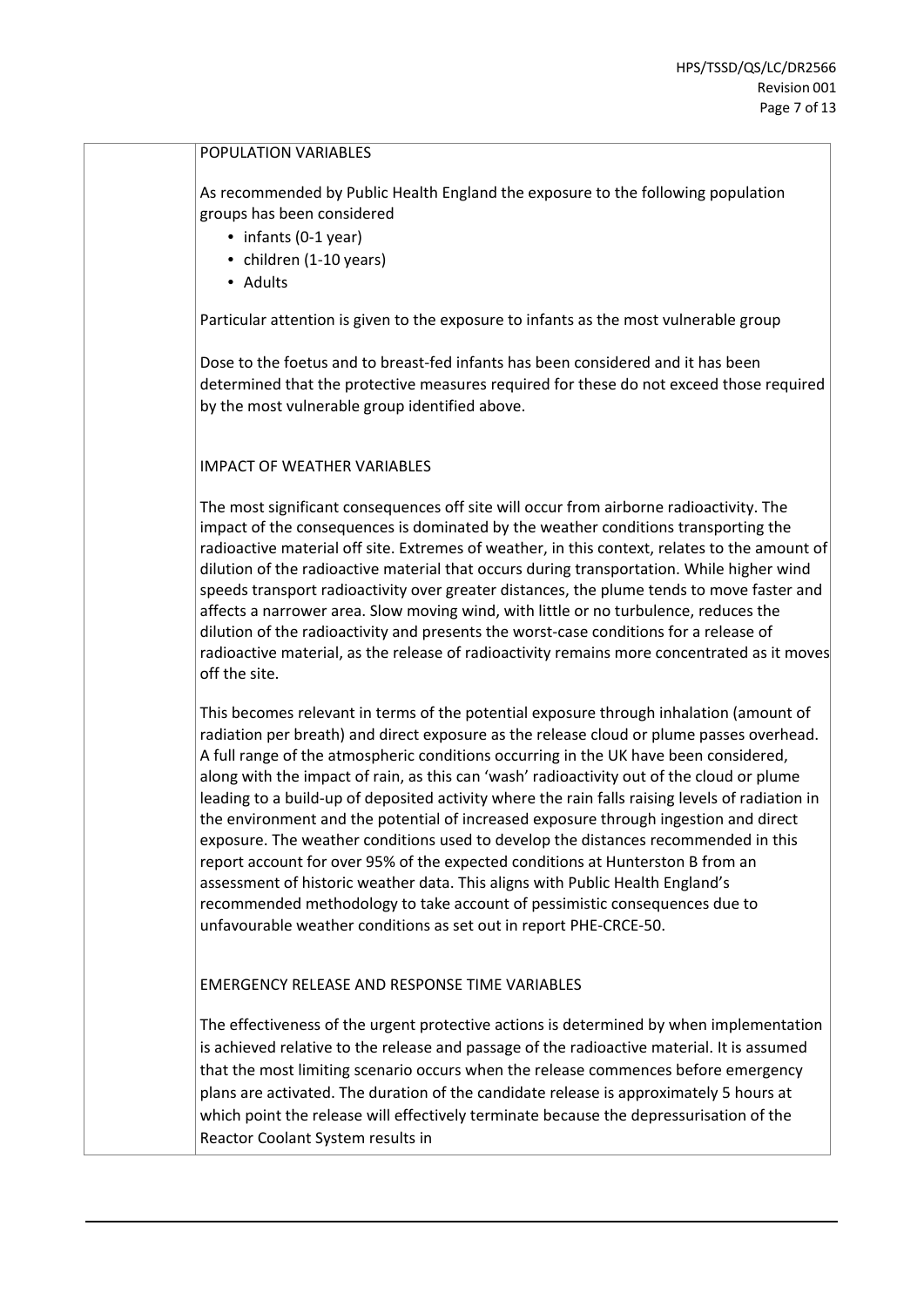limited motive force to expel radioactivity, or because emergency actions have reestablished containment.

Despite best efforts to rapidly assemble the emergency response organisation to determine the protection strategy and to notify members of the public to take action, the delay in doing this will reduce the effectiveness of the protective measures. A conservative time factor for implementing the protective measures of 2 hours has been considered when assessing distances determined by the effectiveness of protective actions. However the distances recommended in this report are based on a best-case scenario where protective actions can be implemented in advance of exposure occurring.

No assumptions should be made about the availability of a warning period to enact the emergency response and protective actions. Whilst faults could develop which would give a warning period of an hour or more before a release of radiation from the site it should not be assumed that this would be the case. Therefore any protective actions and emergency plans should be based on the conservative basis that no warning period would be available and should therefore be capable of being activated as soon as possible.

### PUBLIC PROTECTION GUIDANCE

Public Health England (PHE) provide the UK guidance for emergency planning thresholds on dose for guiding decisions on actions. Emergency Reference Levels (ERL's) are dose criteria that apply to the justification and optimisation of sheltering-inplace, evacuation and administration of stable iodine. These are most appropriately expressed in terms of averted dose and are given in the table below.

### **Recommended ERLs for the planning of sheltering-in-place, evacuation and administration of stable iodine protective actions**

|               | Effective dose or<br>organ dose | <b>Averted dose</b><br>$(mSv)^a$ |              |  |
|---------------|---------------------------------|----------------------------------|--------------|--|
|               |                                 | Lower                            | <b>Upper</b> |  |
| Sheltering    | Effective                       | 3                                | 30           |  |
| Evacuation    | Effective                       | 30                               | 300          |  |
| Stable iodine | Thyroid <sup>b</sup>            | 30                               | 100          |  |

a In recognition of their higher cancer risk, the doses are those potentially averted in young children b mSv equivalent dose to the thyroid

The key objective with planning and deploying urgent protective actions is to achieve more good than harm in context of the risks from radiation exposure and the risks associated with the protective measure. Hence the arrangements in place should be proportionate to the risk and offer a trade-off between protection against radiation dose and the detriments that protective actions can have when implemented.

As indicated in REPPIR, the lower ERLs are used in the determination of the distance for justifying detailed planning for implementing urgent public protective measures.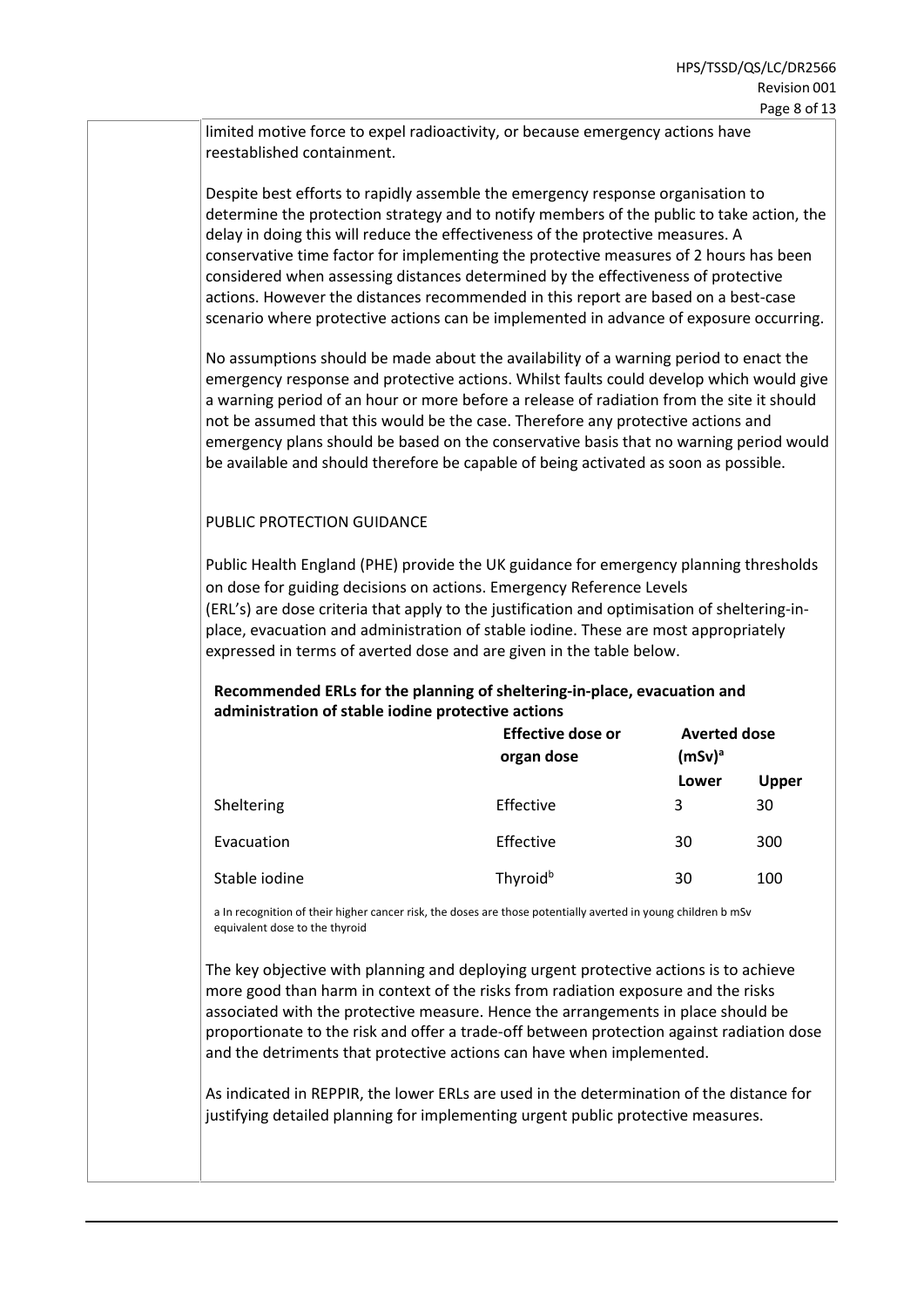### APPLICATION OF THE EMERGENCY REFERENCE LEVELS

The recommended minimum distance for detailed emergency planning has been based on consideration of distances to which it would be proportionate to administer the urgent protective actions of evacuation, shelter and stable iodine. The nature of radiation emergency at Hunterston B means that iodine radionuclides are the dominant hazard. Therefore, the distance to which the administration of stable iodine is considered proportionate is the greatest of any of the protective actions and is the distance used to determine the minimum size of the Detailed Emergency Planning Zone.

### DISTANCE TO LOWER ERL FOR STABLE IODINE

The distance across which it is justifiable to administer stable iodine as a protective action has been calculated as ~2000m from the centre point of the site based on the lower emergency reference level for an infant, identified as the most vulnerable group. This assumes the maximum possible benefit afforded by this protective action by it being administered before or very shortly after exposure.

Whilst it is accepted that there may be a delay in notifying the public of a radiation emergency, resulting in the protective action being less effective, it is considered appropriate for public protection to base the distance given in this report by considering the most effective outcome.

### DISTANCE TO LOWER ERL FOR SHELTERING

The distance across which it is justifiable to recommend shelter as a protective action has been calculated as ~950m from the centre point of each site based on the lower emergency reference level for an infant, identified as the most vulnerable group.

Whist this distance is shorter than that of stable iodine, it is recommended that the two protective actions be deployed together and therefore it would be reasonable to extend shelter as a protective action to the same distance as that of stable iodine. This follows public protection guidelines set out by Public Heath England in report PHE-CRCE-049.

### DISTANCE TO LOWER ERL FOR EVACUATION

The distance across which it is justifiable to recommend evacuation as a protective action has been calculated as ~300m from the centre point of the site based on the lower emergency reference level for an infant, identified as the most vulnerable group.

This area is largely contained within the site fence in most places and contains no permanent residents. It is therefore judged that the use of evacuation as a default urgent protective action within the Detailed Emergency Planning Zone is not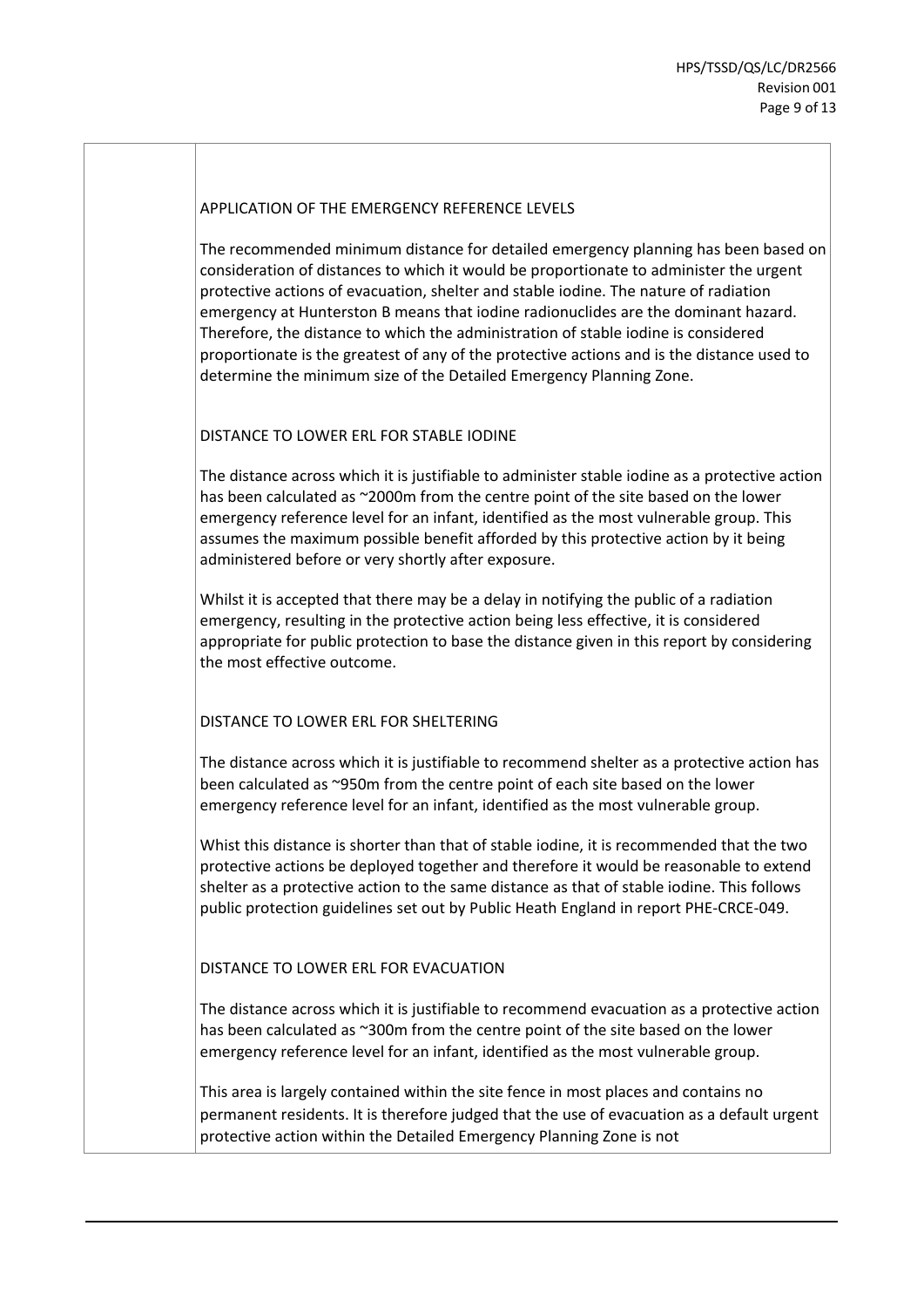justified. Evacuation within the DEPZ should be considered in outline planning arrangements in the event of a severe accident.

DISTANCES FOR FOOD RESTRICTIONS

Averting exposure to radiation through ingestion of locally produced food stuffs and drinking water is not considered to be an immediately urgent protective measure due to the delay in exposure and the ability to issue advice within 24 hours from the start of the release.

Assessments indicate that the radiation concentrations in milk under likely dispersion conditions would exceed the Euratom Maximum Permitted Levels (MPL) to a distance of  $\sim$ 41km and concentrations in unprocessed leafy green vegetables would exceed the MPLs to a distance of ~43km. It is recommended that for ease of communication the advice be issued for a single distance of 43km. This should also include advice against drinking of rainwater or water from open sources to the same distance.

Analysis shows that the distance to which food restrictions would be required will vary significantly based on the weather factors on the day with the presence of rain having a significant influence. Whilst it may be necessary to implement food bans beyond the distances recommended it is considered proportionate to plan for the extent suggested, which can then be reviewed and adjusted as necessary by the appropriate authority once an appropriate emergency organisation has been established.

OTHER EMERGENCY PLANNING CONSIDERATIONS

Appropriate arrangements should be considered in the DEPZ to a distance of 2000m for individuals for whom it is not possible to offer appropriate shelter in solidly built buildings and stable iodine tablets. This may include transient populations such as users of local recreational facilities.

Whilst potential dose to such individuals is not expected to exceed the lower ERL for evacuation, the doses could be above the lower ERLs for sheltering and stable iodine. Appropriate arrangements will therefore be needed to ensure that any individuals that fall into this category can be adequately protected, which may be most practically achieved by evacuating them from the immediate area.

There are a range of potential events which could occur at the site which relate to conventional industrial hazards (e.g. fires, chemical spill) which may require an emergency response, including off site support, but do not lead to a release of radioactive material. These would be declared as a Site Incident. It is understood that such events could be perceived as a radiation emergency by the public, and

therefore all such events will include necessary notifications to relevant organisation so that reassurance requirements can be enacted.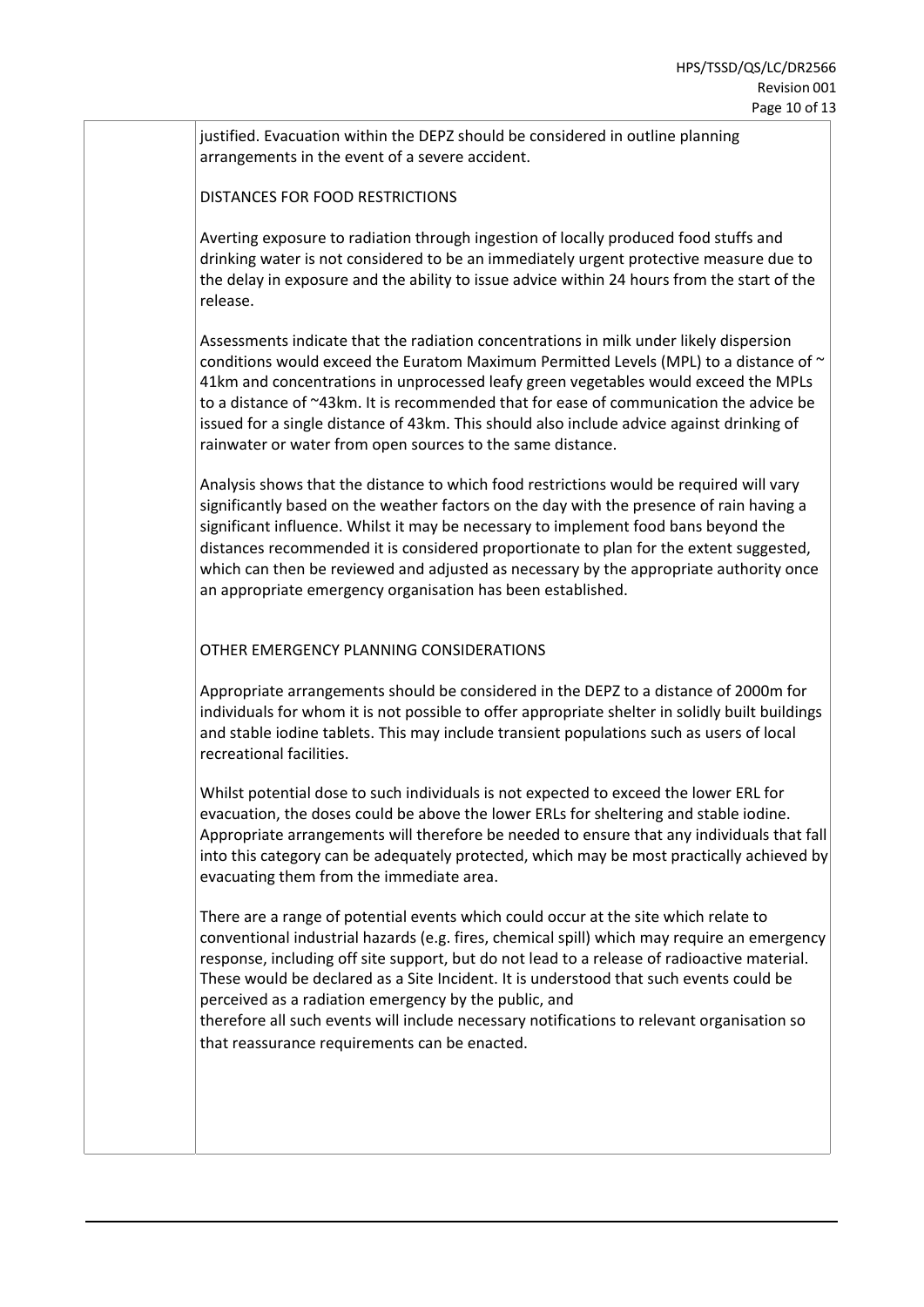| SUMMARY RECOMMENDATIONS OF DISTANCE TO LOWER ERL                                                                                                                                                                                                                                                                                                                                                       |
|--------------------------------------------------------------------------------------------------------------------------------------------------------------------------------------------------------------------------------------------------------------------------------------------------------------------------------------------------------------------------------------------------------|
| The assessments indicate that detailed planning is justified at Hunterston B power station<br>within at least 2000m and the urgent protective actions of administration of stable iodine<br>and implementation of sheltering are justified within a maximum distance of 2000m from<br>the site for protection of the public.                                                                           |
| 2000m is the minimum distance for the DEPZ. The local authority can choose to extend<br>this in line with Regulation 8(1). It is not recommended that urgent protective actions be<br>extended beyond the distances specified in this report without taking appropriate public<br>protection advice as increasing protective actions beyond the recommended distances<br>could do more harm than good. |
| The protective actions should be capable of being enacted as soon as is practical after the<br>declaration of a Radiation Emergency (Off Site Nuclear Emergency) or before a release<br>starts to maximise the averting of exposure. Consideration should be given to the pre-<br>distribution of stable iodine tablets within the area likely to be affected.                                         |
| Stable iodine can be administered up to 5-8 hours following exposure as averting iodine<br>inhalation dose of $\sim$ 50% is still possible.                                                                                                                                                                                                                                                            |
| Evacuation is not considered to be justified as a default protective action in the DEPZ.                                                                                                                                                                                                                                                                                                               |

Revision 001 Page 12 of 13

### **2 Distribution**

| <b>Station Director</b> |  |  |
|-------------------------|--|--|
| <b>TSSM</b>             |  |  |
|                         |  |  |
| <b>QMGH</b>             |  |  |
|                         |  |  |
| EPE                     |  |  |
|                         |  |  |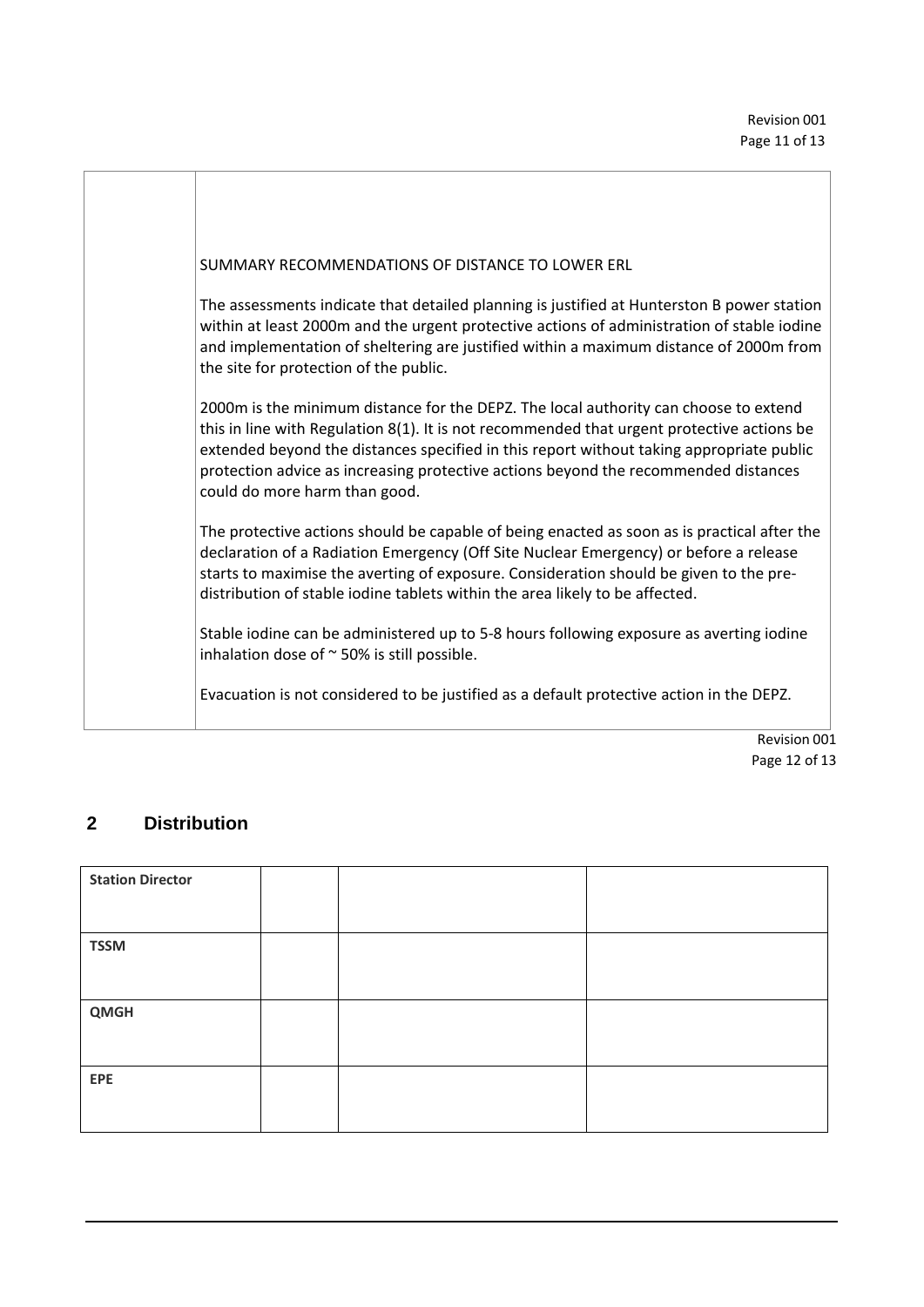| <b>External</b><br><b>Communications</b><br><b>Manager</b> |                 |                                    |                                             |
|------------------------------------------------------------|-----------------|------------------------------------|---------------------------------------------|
| <b>Louise Driver</b>                                       |                 | <b>Head of Emergency Planning</b>  | <b>EDF Energy</b>                           |
| <b>Josh Tarling</b>                                        |                 | <b>Emergency Planning Group</b>    | <b>EDF Energy</b>                           |
| <b>Craig Hatton</b>                                        | External        | <b>Chief Executive</b>             | <b>North Ayrshire Council</b>               |
| <b>Jane McGeorge</b>                                       | <b>External</b> | Coordinator                        | <b>Ayrshire Civil Contingencies</b><br>Team |
| <b>Lesley Jeffery</b>                                      | <b>External</b> | <b>Civil Contingencies Officer</b> | <b>Ayrshire Civil Contingencies</b><br>Team |
| <b>Stuart Fannin</b>                                       | <b>External</b> | <b>Site Inspector</b>              | <b>ONR</b>                                  |
| REPPIR19Compliance<br>@onr.gov.uk                          | <b>External</b> | <b>REPPIR Compliance Lead</b>      | <b>ONR</b>                                  |
| <b>TSSM (Equivalent)</b>                                   | External        | <b>TSSM (Equivalent)</b>           | <b>Hunterston A Station</b>                 |

Revision 001 Page 13 of 13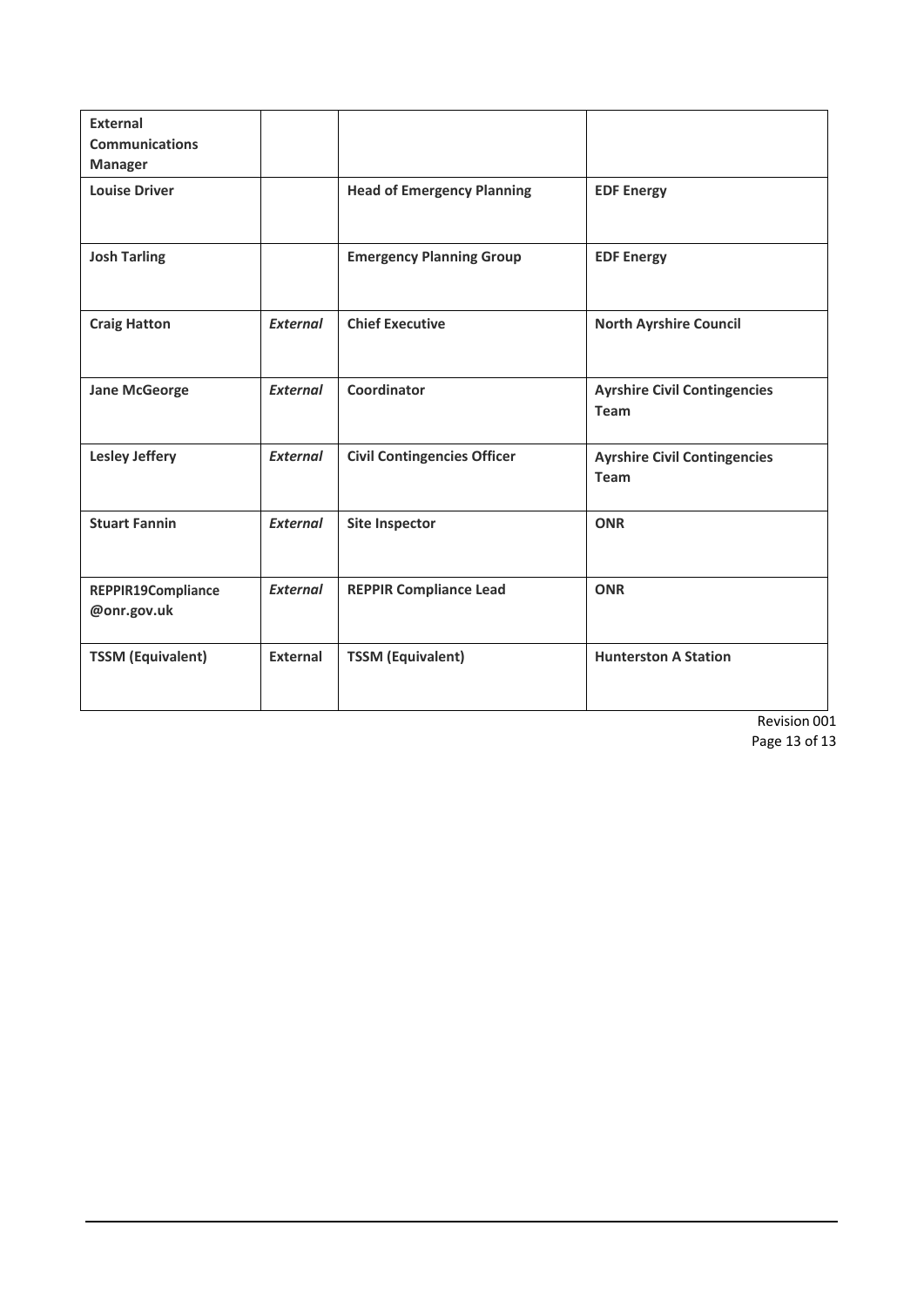

<span id="page-24-0"></span>**Figure 1 – Recommended Minimum Distance for Detailed Emergency Planning**